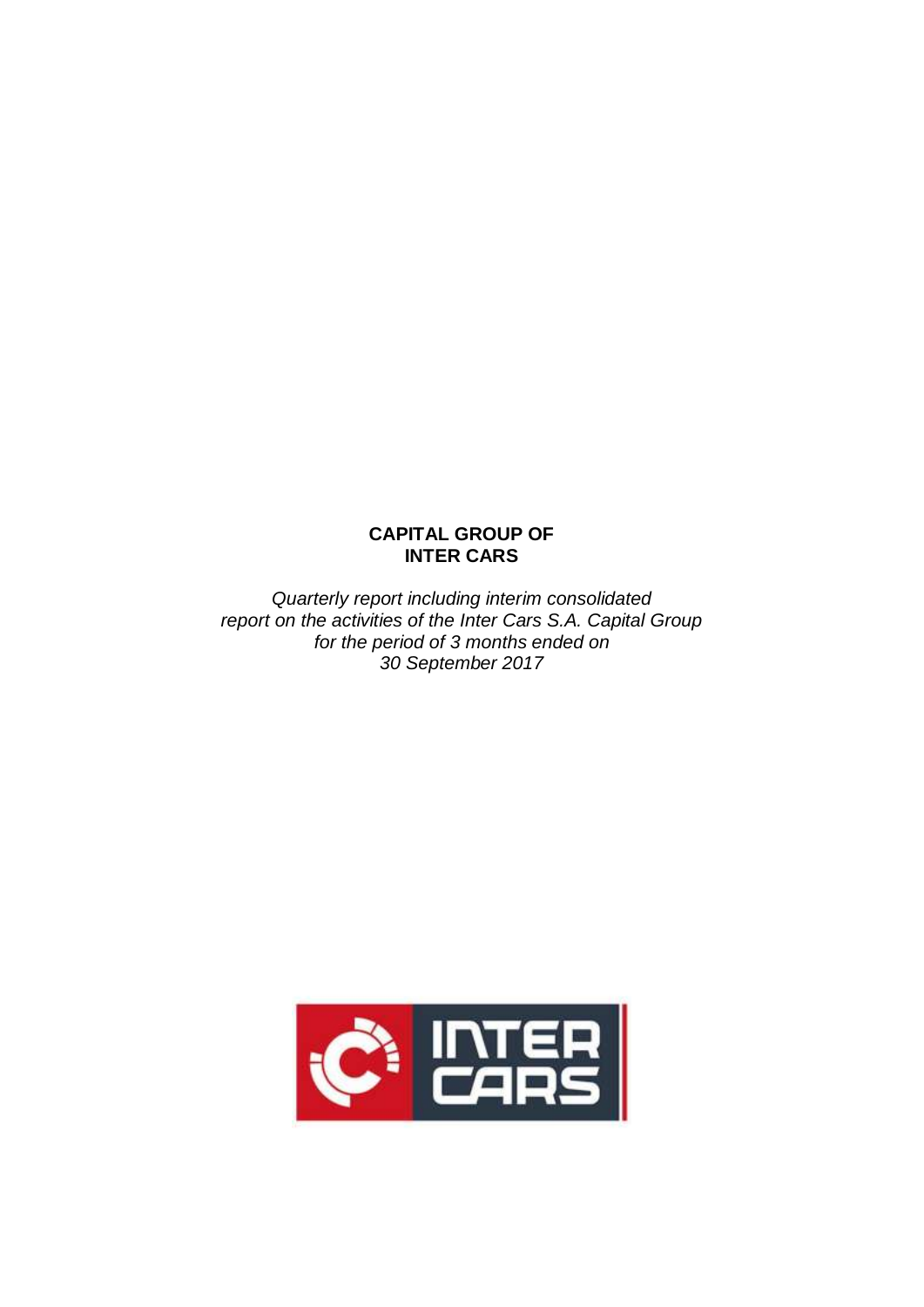

| INTERIM CONDENSED CONSOLIDATED FINANCIAL STATEMENTS OF THE INTER CARS GROUP 4                                                                                                                                           |  |
|-------------------------------------------------------------------------------------------------------------------------------------------------------------------------------------------------------------------------|--|
|                                                                                                                                                                                                                         |  |
|                                                                                                                                                                                                                         |  |
|                                                                                                                                                                                                                         |  |
|                                                                                                                                                                                                                         |  |
| Explanatory notes to the interim condensed financial statements for the period of 3 months ended on 30                                                                                                                  |  |
|                                                                                                                                                                                                                         |  |
|                                                                                                                                                                                                                         |  |
|                                                                                                                                                                                                                         |  |
|                                                                                                                                                                                                                         |  |
|                                                                                                                                                                                                                         |  |
|                                                                                                                                                                                                                         |  |
| OTHER INFORMATION ON THE ACTIVITIES OF THE INTER CARS CAPITAL GROUP 14                                                                                                                                                  |  |
| 1. Summary of activities and consolidated and separate financial results for three quarters 2017 14                                                                                                                     |  |
| 2. Factors and events of a non-recurring nature having a material bearing on the financial result, and a<br>description of the Company's material achievements and failures along with a list of related key events  18 |  |
|                                                                                                                                                                                                                         |  |
|                                                                                                                                                                                                                         |  |
|                                                                                                                                                                                                                         |  |
|                                                                                                                                                                                                                         |  |
|                                                                                                                                                                                                                         |  |
|                                                                                                                                                                                                                         |  |
|                                                                                                                                                                                                                         |  |
| 9. The Management Board's standpoint on the feasibility of meeting the previously published forecasts of                                                                                                                |  |
| 10. The list of shareholders holding at least 5% of the total number of the votes as at the dateof release of                                                                                                           |  |
| 11. Changes in the number of shares and rights to shares (options) in Inter Cars S.A. held by the<br>Company's management and supervisory personnel since the publication of the most recent quarterly                  |  |
|                                                                                                                                                                                                                         |  |
|                                                                                                                                                                                                                         |  |
| 14. Other information which the Company deems relevant for the assessment of its personnel, assets,<br>financial position and financial result or changes in any of the foregoing, and for the assessment of the        |  |
| 15. Events subsequent to the balance sheet day as at which the report was prepared which may have a                                                                                                                     |  |
| 16.Information on material transactions with related entities concluded on terms other than at arm's                                                                                                                    |  |
| 17. Factors which in the Company's opinion will affect its financial results in the period covering at least the                                                                                                        |  |
| INTERIM CONDENSED SEPARATE FINANCIAL STATEMENTS OF INTER CARS S.A. FOR THE                                                                                                                                              |  |
|                                                                                                                                                                                                                         |  |
|                                                                                                                                                                                                                         |  |
|                                                                                                                                                                                                                         |  |
|                                                                                                                                                                                                                         |  |
|                                                                                                                                                                                                                         |  |
| 3. Transactions with related entities in the condensed standalone financial statements29                                                                                                                                |  |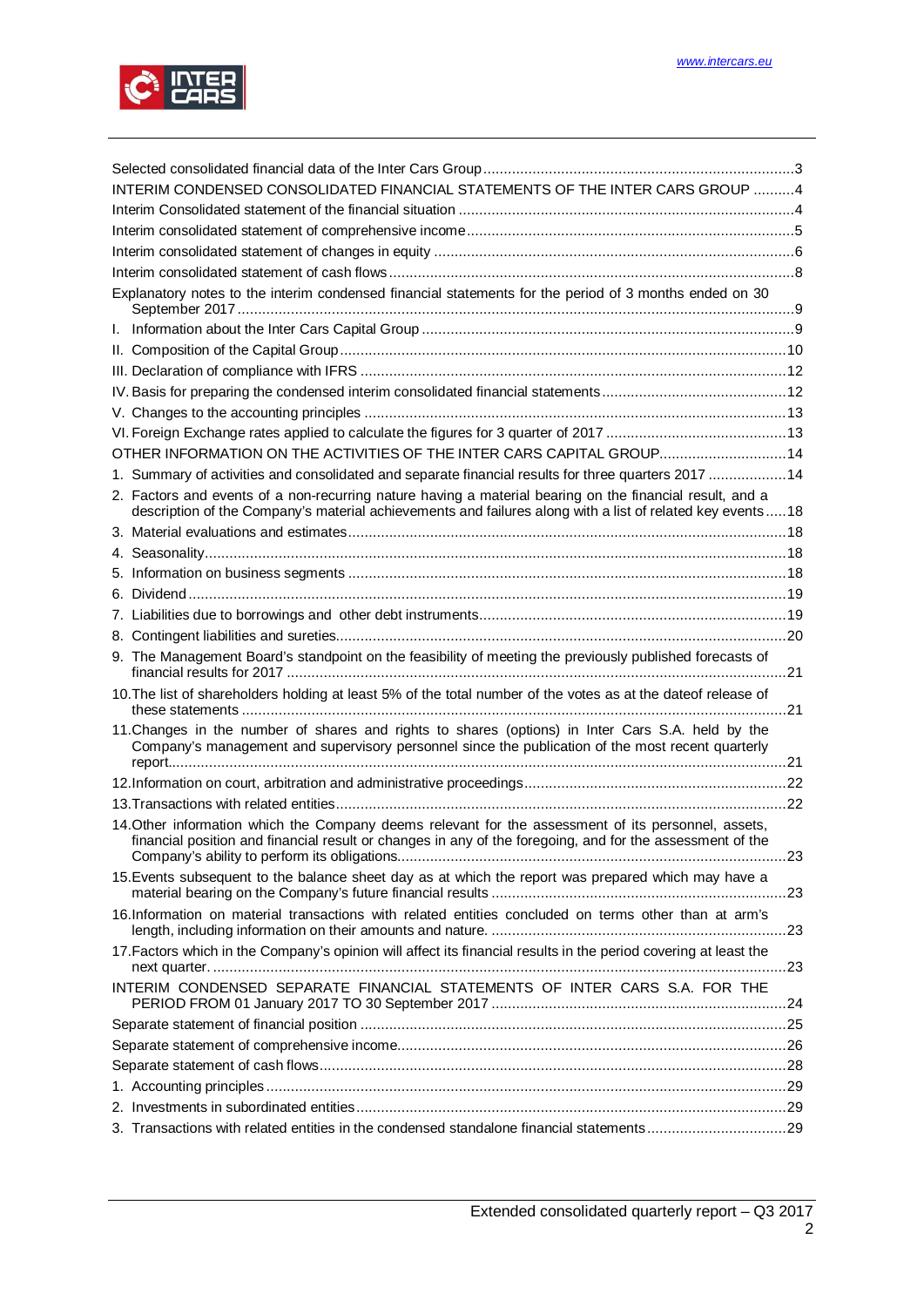<span id="page-2-0"></span>

# <span id="page-2-1"></span>**Selected consolidated financial data of the Inter Cars Group**

|                                                                 | for the period of 9 months ended on 30 September |                               |            |            |  |  |
|-----------------------------------------------------------------|--------------------------------------------------|-------------------------------|------------|------------|--|--|
|                                                                 | 2017                                             | 2016                          | 2017       | 2016       |  |  |
|                                                                 | in thousand<br><b>PLN</b>                        | in<br>thousand<br><b>PLN</b>  | EUR '000   | EUR '000   |  |  |
| Information on growth and profits                               |                                                  |                               |            |            |  |  |
| Sales margin                                                    | 30.1%                                            | 30,5%                         |            |            |  |  |
| <b>EBITDA</b>                                                   | 278,106                                          | 272 494                       | 65,335     | 62 373     |  |  |
| EBITDA as percentage of sales                                   | 5.6%                                             | 6,3%                          |            |            |  |  |
| EBITDA (for 12 consecutive months)                              | 375,458                                          | 295 722                       | 88,206     | 67 690     |  |  |
| Net debt / EBITDA                                               | 3.09                                             | 2,84                          |            |            |  |  |
| Basic earnings per share (PLN)                                  | 11.88                                            | 12,81                         | 2.79       | 2,93       |  |  |
| Diluted earnings per share (PLN)                                | 11.88                                            | 12,81                         | 2.79       | 2,93       |  |  |
| Operating profit                                                | 228,946                                          | 234 043                       | 53,786     | 53 571     |  |  |
| Net profit                                                      | 168,351                                          | 181 457                       | 39,551     | 41 535     |  |  |
| <b>Cash flows</b>                                               |                                                  |                               |            |            |  |  |
| Operating cash flows                                            | (106, 706)                                       | 216 950                       | (25,068)   | 49 659     |  |  |
| Investing cash flows                                            | (70, 725)                                        | (91877)                       | (16, 615)  | (21030)    |  |  |
| Financing cash flows                                            | 196,292                                          | (91196)                       | 46,115     | (20 874)   |  |  |
| <b>Employment and branches</b>                                  |                                                  |                               |            |            |  |  |
| Employees                                                       |                                                  |                               |            |            |  |  |
| Parent company                                                  | 451                                              | 376                           |            |            |  |  |
| Subsidiaries                                                    | 2,387                                            | 1,719                         |            |            |  |  |
| <b>Branches</b>                                                 |                                                  |                               |            |            |  |  |
| Parent company                                                  | 240                                              | 215                           |            |            |  |  |
| Subsidiaries                                                    | 258                                              | 222                           |            |            |  |  |
| total                                                           | 498                                              | 437                           |            |            |  |  |
|                                                                 | As at                                            |                               | As at      |            |  |  |
|                                                                 | 30/09/2017 31/12/2016                            |                               | 30/09/2017 | 31/12/2016 |  |  |
| Consolidated statement of the financial situation               | in thousand<br><b>PLN</b>                        | in.<br>thousand<br><b>PLN</b> | EUR '000   | EUR '000   |  |  |
| Cash and cash equivalents                                       | 140,288                                          | 121,426                       | 32,556     | 27,447     |  |  |
| Balance sheet total                                             | 3,766,175                                        | 3,040 077                     | 874,005    | 687,178    |  |  |
| Loans, borrowings and finance lease                             | 1,303,173                                        | 1,025 650                     | 302,423    | 231,838    |  |  |
| Equity attributable to the shareholders of the parent<br>entity | 1,578,397                                        | 1,424 008                     | 366,294    | 321,882    |  |  |

The following exchange rates were applied to calculate selected financial data in EUR:

- · for balance sheet items the National Bank of Poland exchange rate of 30 September 2017 1 EUR = PLN 4.3091, and the National Bank of Poland exchange rate of 31 December 2016 – 1 EUR = PLN 4.4240
- · for the profit and loss account and cash flow items the National Bank of Poland Exchange rate constituting the average National Bank of Poland exchange rate announced on the last day of each month of the 3 quarters of 2017 and 2016: 1 EUR = PLN 4.2566 and 1 EUR = PLN 4.3688 PLN.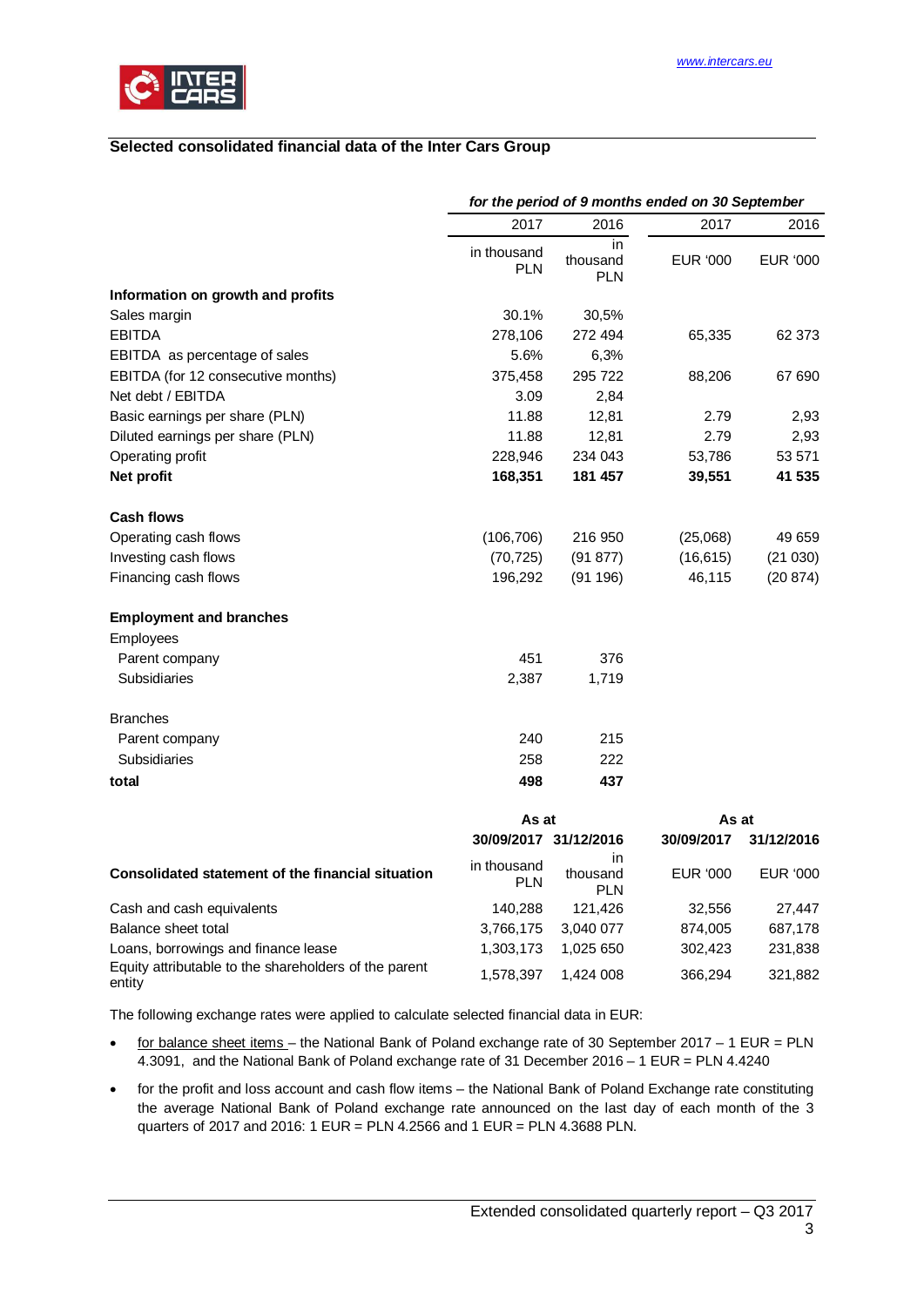

### <span id="page-3-0"></span>**INTERIM CONDENSED CONSOLIDATED FINANCIAL STATEMENTS OF THE INTER CARS GROUP**

#### <span id="page-3-1"></span>**Interim Consolidated statement of the financial situation**

|                                               | 30/09/2017    | 31/12/2016 |
|-----------------------------------------------|---------------|------------|
| (in thousand PLN)                             | (not audited) | (audited)  |
| <b>ASSETS</b>                                 |               |            |
| <b>Non-current assets</b>                     |               |            |
| Property, plant and equipment                 | 478,662       | 459,679    |
| Investment property                           | 22,103        | 24,103     |
| Intangible assets                             | 175,617       | 170,469    |
| Investments in related entities               | 2,973         | 1,921      |
| Investments available for sales               | 301           | 301        |
| Receivables                                   | 20,860        | 19,798     |
| Deferred tax assets                           | 25,743        | 25,898     |
|                                               | 726,259       | 702,169    |
| <b>Current assets</b>                         |               |            |
| Inventory                                     | 2,097,102     | 1,510 119  |
| Trade and other receivables                   | 790,119       | 693,180    |
| Corporate income tax receivables              | 12,407        | 13,183     |
| Cash and cash equivalents                     | 140,288       | 121,426    |
|                                               | 3,039,916     | 2,337 908  |
| <b>TOTAL ASSETS</b>                           | 3,766,175     | 3,040 077  |
|                                               |               |            |
| <b>LIABILITIES</b>                            |               |            |
| Share capital                                 | 28,336        | 28,336     |
| Share premium account                         | 259,530       | 259,530    |
| Statutory reserve funds                       | 831,574       | 731,510    |
| Other capital reserves                        | 10,458        | 10,458     |
| Foreign exchange gains /losses                | (15, 991)     | (12,088)   |
| Retained earnings                             | 464,490       | 406,262    |
| <b>Total equity</b>                           | 1,578,397     | 1,424 008  |
| Long-term liabilities                         |               |            |
| Loan, borrowing and finance lease liabilities | 658,428       | 429,476    |
| Other long-term liabilities                   | 2,778         | 7,186      |
| Deferred income tax provision                 | 15,279        | 16,119     |
|                                               | 676,485       | 452,781    |
| <b>Short-term liabilities</b>                 |               |            |
| Trade and other liabilities                   | 818,057       | 526,903    |
| Loan, borrowing and finance lease liabilities | 644,745       | 537,586    |
| Liabilities of the reverse factoring          |               | 58,588     |
| Employee benefits                             | 22,121        | 18,441     |
| Income tax liabilities                        | 26,370        | 21,770     |
|                                               | 1,511,293     | 1,163 288  |
| <b>TOTAL LIABILITIES</b>                      | 3,766,175     | 3,040 077  |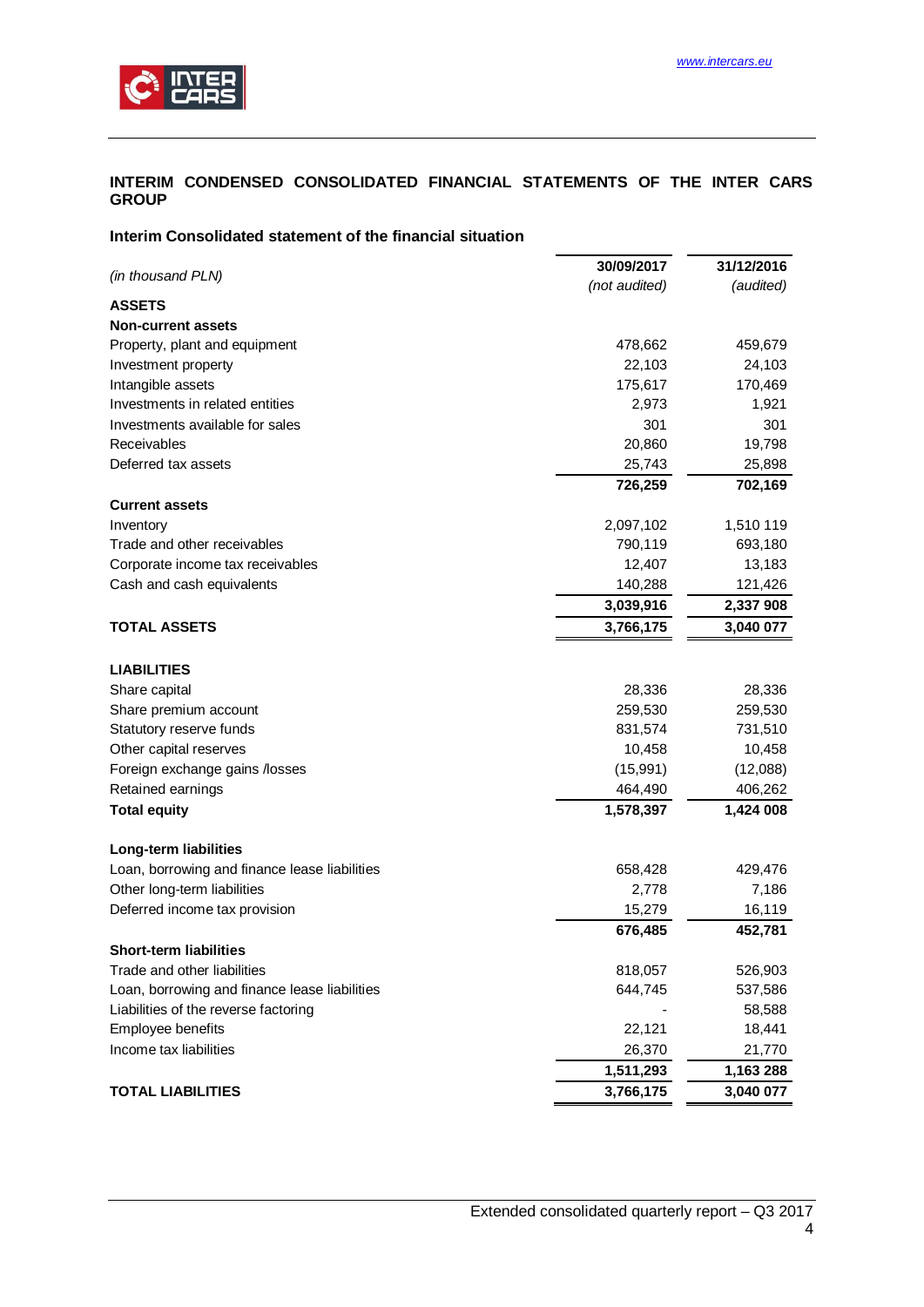

# <span id="page-4-0"></span>**Interim consolidated statement of comprehensive income**

| (in thousand PLN)                                               | for the period of 3 months<br>ended on |             | for the period of 9 months<br>ended on |             |  |
|-----------------------------------------------------------------|----------------------------------------|-------------|----------------------------------------|-------------|--|
|                                                                 | 30/09/2017                             | 30/09/2016  | 30/09/2017                             | 30/09/2016  |  |
| <b>Continued activity</b>                                       |                                        |             |                                        |             |  |
| Sales revenues                                                  | 1,768,015                              | 1,492 061   | 5,002,260                              | 4,353 694   |  |
| Cost of sales                                                   | (1,228,094)                            | (1,033,529) | (3, 495, 774)                          | (3,026,474) |  |
| Gross profit on sales                                           | 539,921                                | 458,532     | 1,506,486                              | 1,327 220   |  |
| Other operating income                                          | 6,691                                  | 654         | 24,094                                 | 10,295      |  |
| Costs of sales and administrative costs                         | (269, 380)                             | (196, 963)  | (748, 982)                             | (594, 983)  |  |
| <b>Distribution expenses</b>                                    | (188, 517)                             | (171, 376)  | (526, 626)                             | (480, 930)  |  |
| Other operating expenses                                        | (5,688)                                | (5, 194)    | (26, 026)                              | (27, 558)   |  |
| <b>Operating profit</b>                                         | 83,027                                 | 85,653      | 228,946                                | 234,043     |  |
| Financial income                                                | (3,767)                                | 769         | 1,650                                  | 2,863       |  |
| Foreign exchange gains/losses                                   | 1,269                                  | 759         | 1,462                                  | 459         |  |
| <b>Financial expenses</b>                                       | (10, 485)                              | (6, 142)    | (29, 721)                              | (20, 448)   |  |
| Profit before tax                                               | 70,044                                 | 81,039      | 202,337                                | 216,917     |  |
| Income tax                                                      | (10,032)                               | (13, 522)   | (33,986)                               | (35, 460)   |  |
| Net profit                                                      | 60,012                                 | 67,517      | 168,351                                | 181,457     |  |
| <b>OTHER COMPREHENSIVE INCOME</b>                               |                                        |             |                                        |             |  |
| Foreign exchange gains /losses                                  | 1,751                                  | (5, 116)    | (3,903)                                | (1, 953)    |  |
| Total other comprehensive income, net                           | 1,751                                  | (5, 116)    | (3,903)                                | (1, 953)    |  |
|                                                                 |                                        |             |                                        |             |  |
| <b>COMPREHENSIVE INCOME</b>                                     | 61,763                                 | 62,401      | 164,448                                | 179,504     |  |
| Net profit attributable to:                                     |                                        |             |                                        |             |  |
| - the shareholders of the parent entity                         | 60,012                                 | 67,517      | 168,351                                | 181,457     |  |
| - minority interests                                            |                                        |             |                                        |             |  |
|                                                                 | 60,012                                 | 67,517      | 168,351                                | 181,457     |  |
| Comprehensive income attributable to:                           |                                        |             |                                        |             |  |
| - the shareholders of the parent entity<br>- minority interests | 61,763                                 | 62,401      | 164,448                                | 179,504     |  |
|                                                                 | 61,763                                 | 62,401      | 164,448                                | 179,504     |  |
| Net profit                                                      | 60,012                                 | 67,517      | 168,351                                | 181,457     |  |
| Weighted-average number of ordinary shares                      | 14,168,100                             | 14,168,100  | 14,168,100                             | 14,168,100  |  |
| Earnings per ordinary share (in PLN)                            | 4.24                                   | 4.77        | 11.88                                  | 12.81       |  |
| Weighted-average diluted number of ordinary<br>shares           | 14,168,100                             | 14,168,100  | 14,168,100                             | 14,168,100  |  |
| Diluted earnings per ordinary share (in PLN)                    | 4.24                                   | 4.77        | 11.88                                  | 12.81       |  |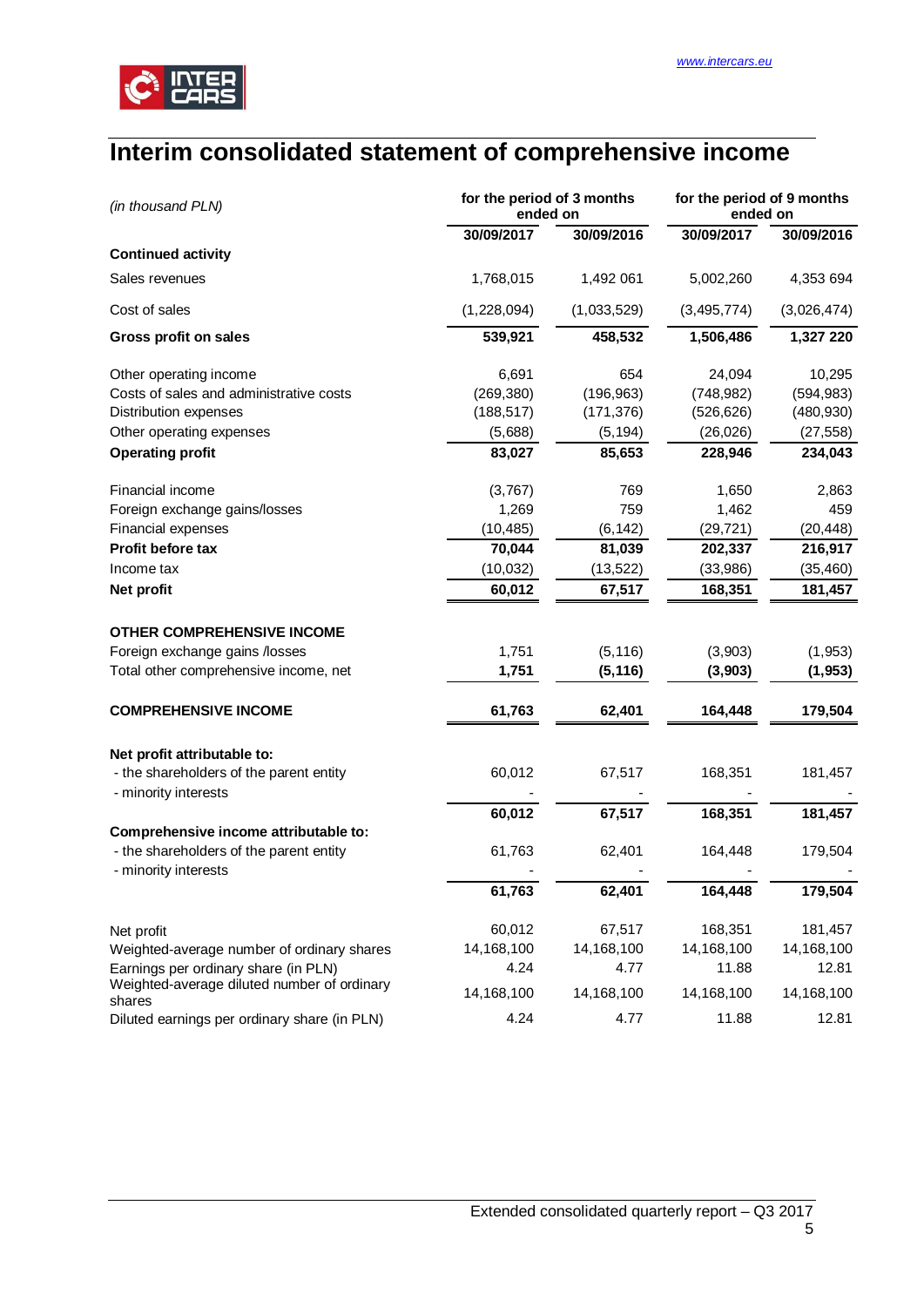*www.intercars.eu*



# <span id="page-5-0"></span>**Interim consolidated statement of changes in equity**

# **for the period from 01 January 2017 to 30 September 2017** (not audited)

| (in thousand PLN)                                                                                                                                                           | Share<br>capital | Share<br>premium<br>account | Statutory<br>reserve<br>funds | Foreign<br>exchange<br>gains /losses | Other<br>capital<br>reserves | Retained<br>earnings    | <b>Equity</b><br>attributable to<br>the<br>shareholders<br>of the parent<br>entity | Non-controlling<br>interest | <b>Total</b><br>equity |
|-----------------------------------------------------------------------------------------------------------------------------------------------------------------------------|------------------|-----------------------------|-------------------------------|--------------------------------------|------------------------------|-------------------------|------------------------------------------------------------------------------------|-----------------------------|------------------------|
| As at 01 January 2017                                                                                                                                                       | 28,336           | 259,530                     | 731,510                       | (12,088)                             | 10,458                       | 406,262                 | 1,205 878                                                                          |                             | 1,205 878              |
| <b>Statement of</b><br>comprehensive income<br>Net profit in the reporting<br>period                                                                                        |                  |                             |                               |                                      |                              | 168,351                 | 168,351                                                                            |                             | 168,351                |
| Other comprehensive<br>income<br>Foreign exchange gains<br>/losses                                                                                                          |                  |                             |                               | (3,903)                              |                              |                         | (3,903)                                                                            |                             | (3,903)                |
| <b>Total comprehensive</b><br>income                                                                                                                                        |                  |                             |                               | (3, 903)                             |                              | 168,350                 | 164,447                                                                            |                             | 164,447                |
| <b>Transactions with</b><br>shareholders<br>Distribution of prior period<br>profit - dividend<br>Distribution of prior period<br>profit - allocation to reserve<br>capitals |                  | $\blacksquare$              | 100,064                       |                                      |                              | (10, 059)<br>(100, 064) | (10, 059)                                                                          |                             | (10, 059)              |
| As at 30 September 2017<br>(not audited)                                                                                                                                    | 28,336           | 259,530                     | 831,574                       | (15, 991)                            | 10,458                       | 464,490                 | 1,578 397                                                                          |                             | 1,578 397              |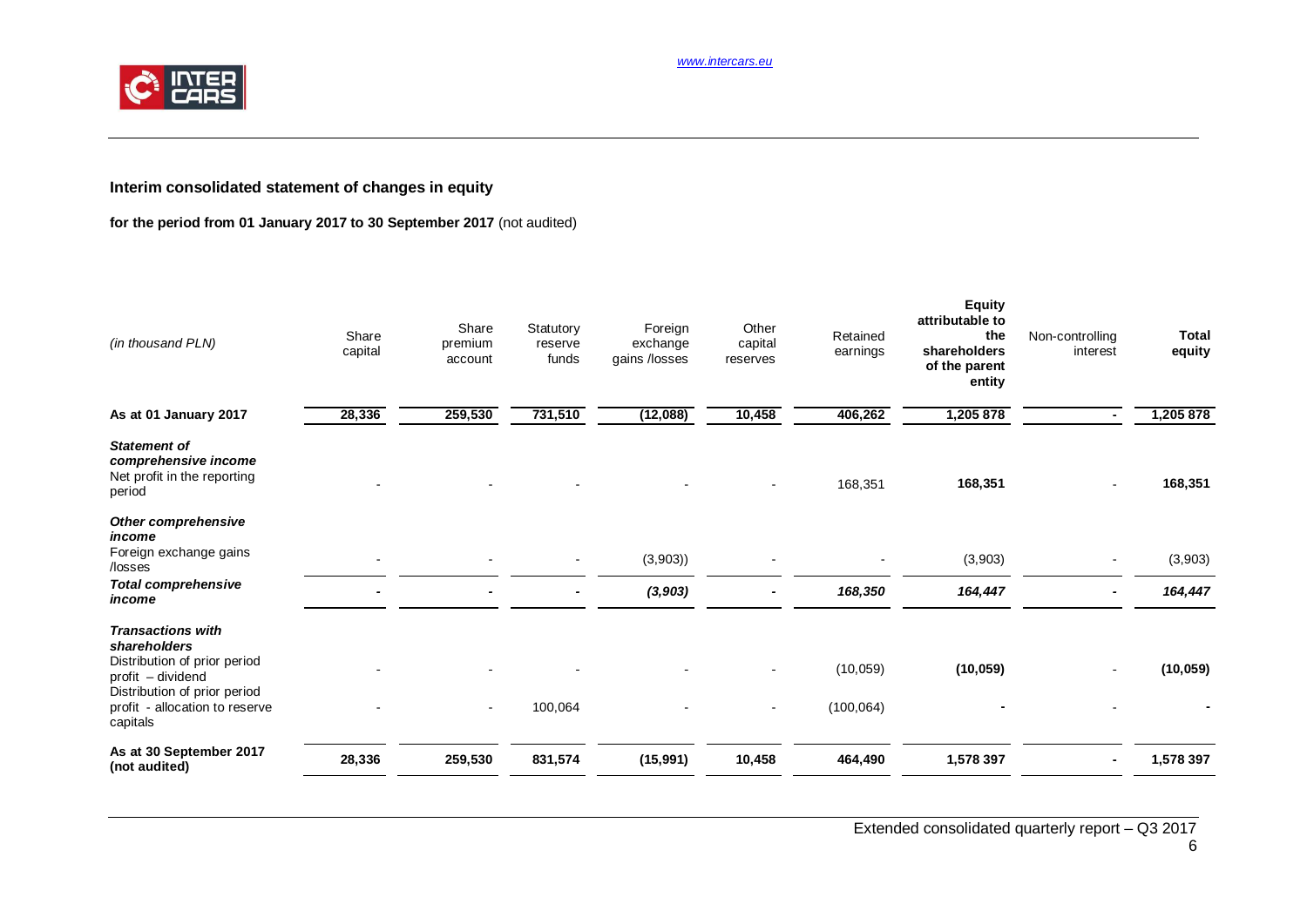

# **for the period from 01 January 2016 to 30 September 2016** (not audited)

| (in thousand PLN)                                                                                                                                                           | Share<br>capital | Share<br>premium<br>account | Statutory<br>reserve<br>funds | Foreign<br>exchange<br>gains /losses | Other<br>capital<br>reserves | Retained<br>earnings  | <b>Equity</b><br>attributable to<br>the<br>shareholders<br>of the parent<br>entity | Non-controlling<br>interest | <b>Total</b><br>equity |
|-----------------------------------------------------------------------------------------------------------------------------------------------------------------------------|------------------|-----------------------------|-------------------------------|--------------------------------------|------------------------------|-----------------------|------------------------------------------------------------------------------------|-----------------------------|------------------------|
| As at 01 January 2016                                                                                                                                                       | 28,336           | 259,530                     | 645,998                       | (10, 213)                            | 5,935                        | 276,292               | 1,205 878                                                                          |                             | 1,205 878              |
| <b>Statement of</b><br>comprehensive income<br>Net profit in the reporting<br>period                                                                                        |                  |                             |                               |                                      |                              | 181,457               | 181,457                                                                            |                             | 181,457                |
| <b>Other comprehensive</b><br>income<br>Foreign exchange gains<br>/losses                                                                                                   |                  |                             |                               | (1, 953)                             |                              |                       | (1, 953)                                                                           |                             | (1, 953)               |
| <b>Total comprehensive</b><br>income                                                                                                                                        |                  |                             |                               | (1, 953)                             |                              | 181,457               | 179,504                                                                            |                             | 179,504                |
| <b>Transactions with</b><br>shareholders<br>Distribution of prior period<br>profit - dividend<br>Distribution of prior period<br>profit - allocation to reserve<br>capitals |                  | $\overline{\phantom{a}}$    | 85,000                        |                                      |                              | (10, 059)<br>(85,000) | (10, 059)                                                                          |                             | (10, 059)              |
| As at 30 September 2016<br>(not audited)                                                                                                                                    | 28,336           | 259,530                     | 730,998                       | (12, 166)                            | 5,935                        | 362,690               | 1,375 323                                                                          |                             | 1,375 323              |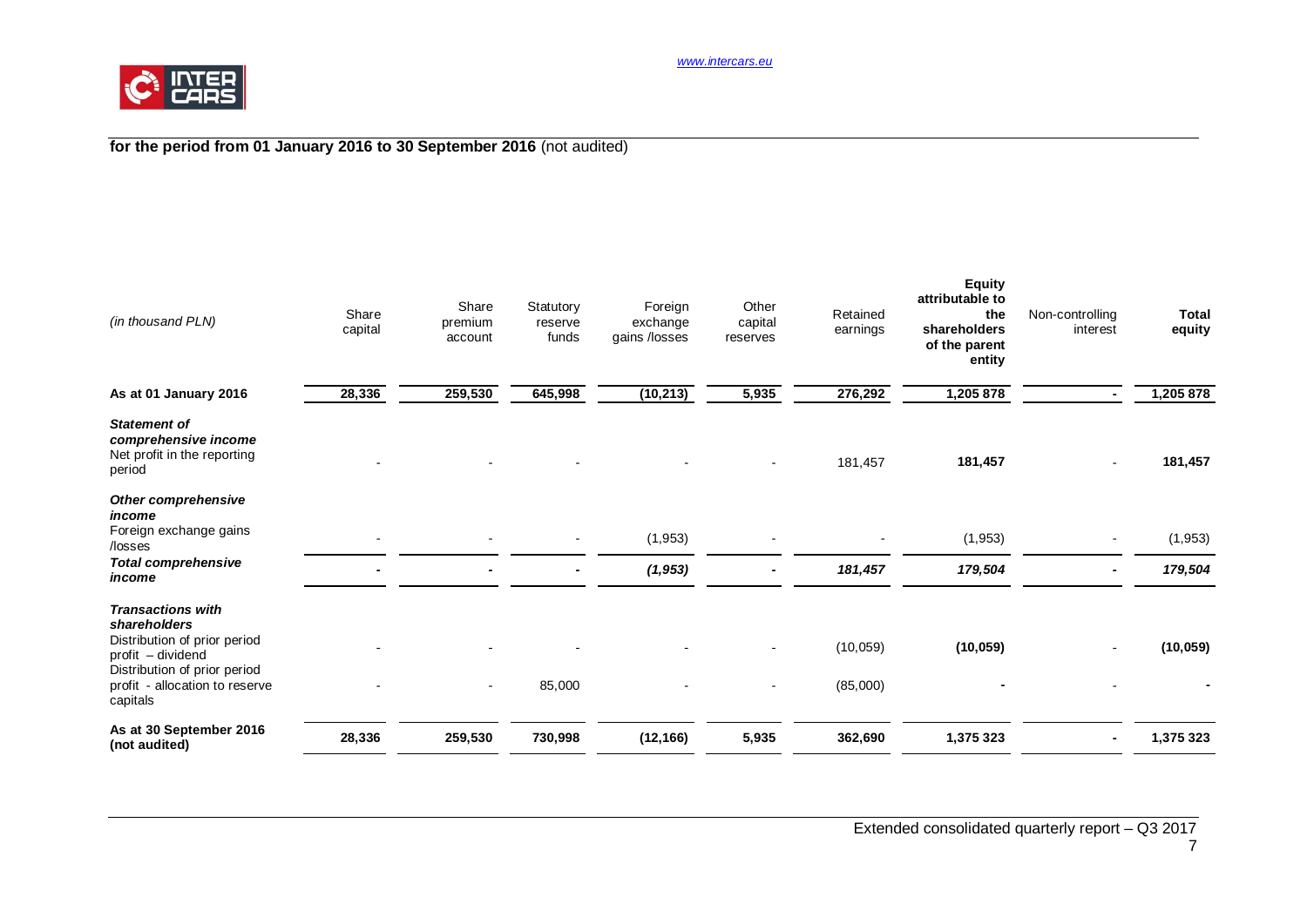

# <span id="page-7-0"></span>**Interim consolidated statement of cash flows**

| (in thousand PLN)                                                                                  | 01/01/2017<br>30/09/2017 | 01/01/2016<br>30/09/2016 |
|----------------------------------------------------------------------------------------------------|--------------------------|--------------------------|
| Cash flows from operating activities                                                               |                          |                          |
| Profit before tax                                                                                  | 202,337                  | 216,917                  |
| Adjustments:                                                                                       |                          |                          |
| Depreciation and amortization                                                                      | 49,160                   | 38,451                   |
| Foreign exchange gains /losses                                                                     | (2,653)                  | 459                      |
| (Profit) /loss on the sale of property, plant and equipment                                        | 3,920                    | (1,087)                  |
| Net interest                                                                                       | 25,971                   | 19,756                   |
| Other adjustments, net                                                                             | (9,769)                  | (2, 427)                 |
| Operating profit before changes in the working capital                                             | 268,966                  | 272,024                  |
| Change in inventories                                                                              | (586, 983)               | (333, 363)               |
| Change in receivables                                                                              | (98, 676)                | (137,051)                |
| Change in short-term liabilities                                                                   | 337,246                  | 440,236                  |
| Cash generated by operating activities                                                             | (79, 447)                | 241,846                  |
| Corporate income tax paid                                                                          | (27, 259)                | (24, 896)                |
| Net cash from operating activities                                                                 | (106, 706)               | 216,950                  |
|                                                                                                    |                          |                          |
| Cash flow from investing activities                                                                |                          |                          |
| Proceeds from the sale of intangible assets, investment<br>property, property, plant and equipment | 3,487                    | 1,599                    |
| Acquisition of intangible assets, investment property, and                                         |                          |                          |
| property, plant and equipment                                                                      | (73, 622)                | (96, 786)                |
| Repayment of loans granted                                                                         | 1,341                    | 4,173                    |
| Cost of acquisition of shares in other entities                                                    | (1, 273)                 |                          |
| Loans granted                                                                                      | (750)                    | (1,088)                  |
| Interest received                                                                                  | 92                       | 225                      |
| Net cash from investing activities                                                                 | (70, 725)                | (91, 877)                |
| Cash flow from financing activities                                                                |                          |                          |
| (repayments) / proceeds from loans and lease                                                       | 337,182                  | 120,591                  |
| Payment of finance lease liabilities                                                               | (4,904)                  | (19, 637)                |
| Interest paid                                                                                      | (24, 927)                | (18, 874)                |
| Dividend paid                                                                                      | (10, 059)                | (10, 059)                |
| Payment of the reverse factoring                                                                   | (101,000)                | (163, 217)               |
| Net cash from financing activities                                                                 | 196,292                  | (91, 196)                |
| Net change in cash and cash equivalents                                                            | 18,862                   | 33,878                   |
| Cash and cash equivalents at the beginning of the period                                           | 121,426                  | 73,016                   |
|                                                                                                    |                          |                          |
| Cash and cash equivalents at the end of the period                                                 | 140,288                  | 106,894                  |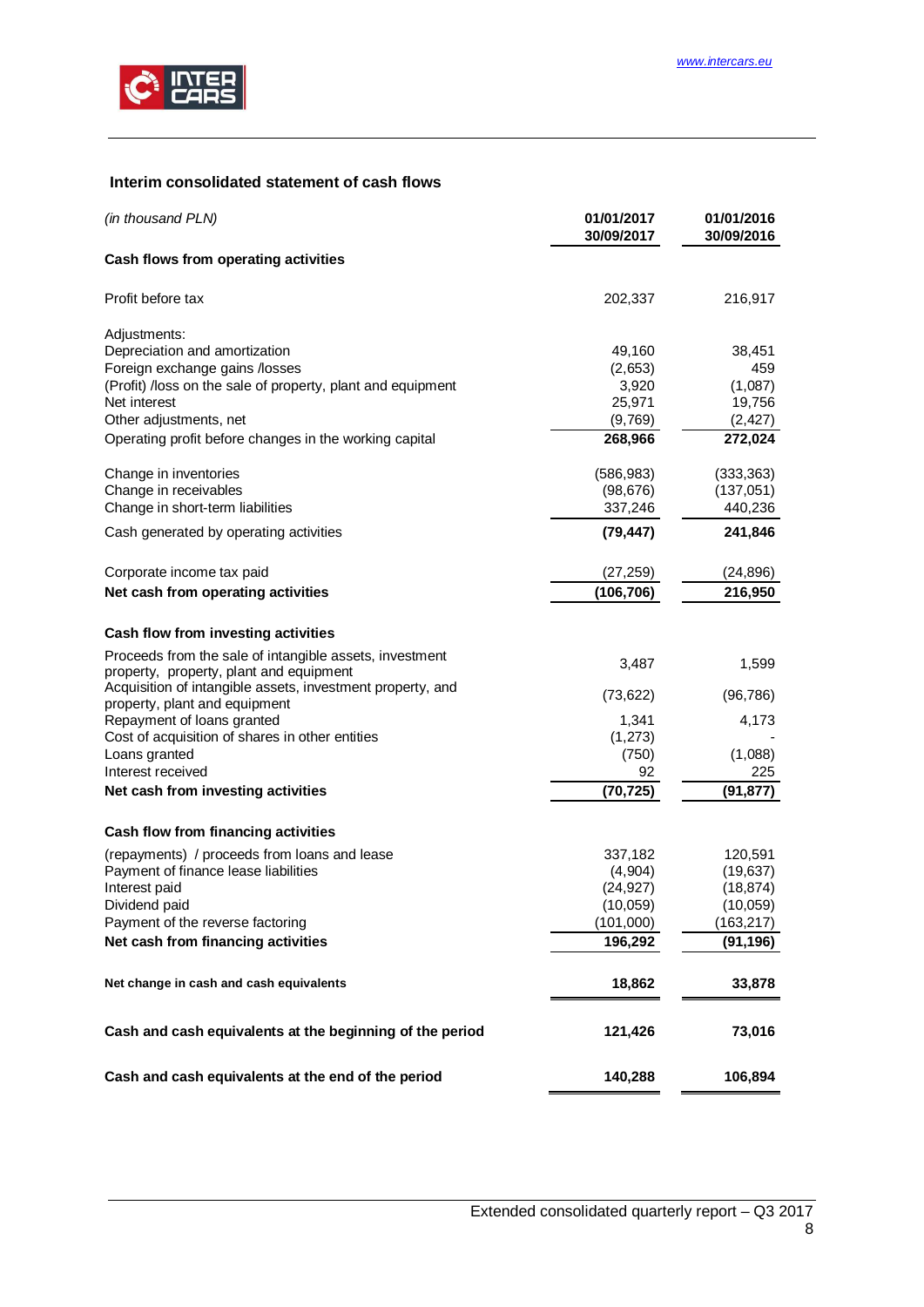

<span id="page-8-0"></span>**Explanatory notes to the interim condensed financial statements for the period of 3 months ended on 30 September 2017**

#### <span id="page-8-1"></span>**I. Information about the Inter Cars Capital Group**

#### **Scope of activities**

The principal activities of Grupa Kapitałowa Inter Cars Spółka Akcyjna (hereinafter referred to as "the Group," "the Inter Cars Capital Group," the Inter Cars Group") are import and distribution of spare parts for passenger cars and commercial vehicles. The parent company in the Group is Inter Cars S.A. Company ("the Company", "the parent entity").

#### **Registered seat – the parent entity**

Inter Cars S.A. ul. Powsińska 64 02-903 Warsaw Poland *Central Warehouse:* ul. Gdańska 15 05-152 Czosnów nearby/Warsaw

#### **Contact and administrative details**

The Company has been entered into the Register of Companies of the National Court Register kept by the District Court for the capital city of Warsaw, in Warsaw, XII Commercial Department of the National Court Register, under the following number:

KRS 0000008734 NIP 1181452946 Regon 014992887 tel. (+48-22) 714 19 16 fax. (+48-22) 714 19 18 bzarzadu@intercars.eu relacje.inwestorskie@intercars.eu www.intercars.com.pl

#### **Supervisory Board**

Andrzej Oliszewski, President Piotr Płoszajski Tomasz Rusak Michał Marczak Jacek Klimczak

#### **Management Board (as at the date of approval of the financial statements)**

Maciej Oleksowicz, President Robert Kierzek, Vice-President Krzysztof Soszyński, Vice-President Krzysztof Oleksowicz Wojciech Twaróg Piotr Zamora Tomáš Kaštil On 10 April 2017 Mr Robert Kierzek handed in his resignation from the position of the President of the Management Board of the Company, remaining the Member of the Management Board of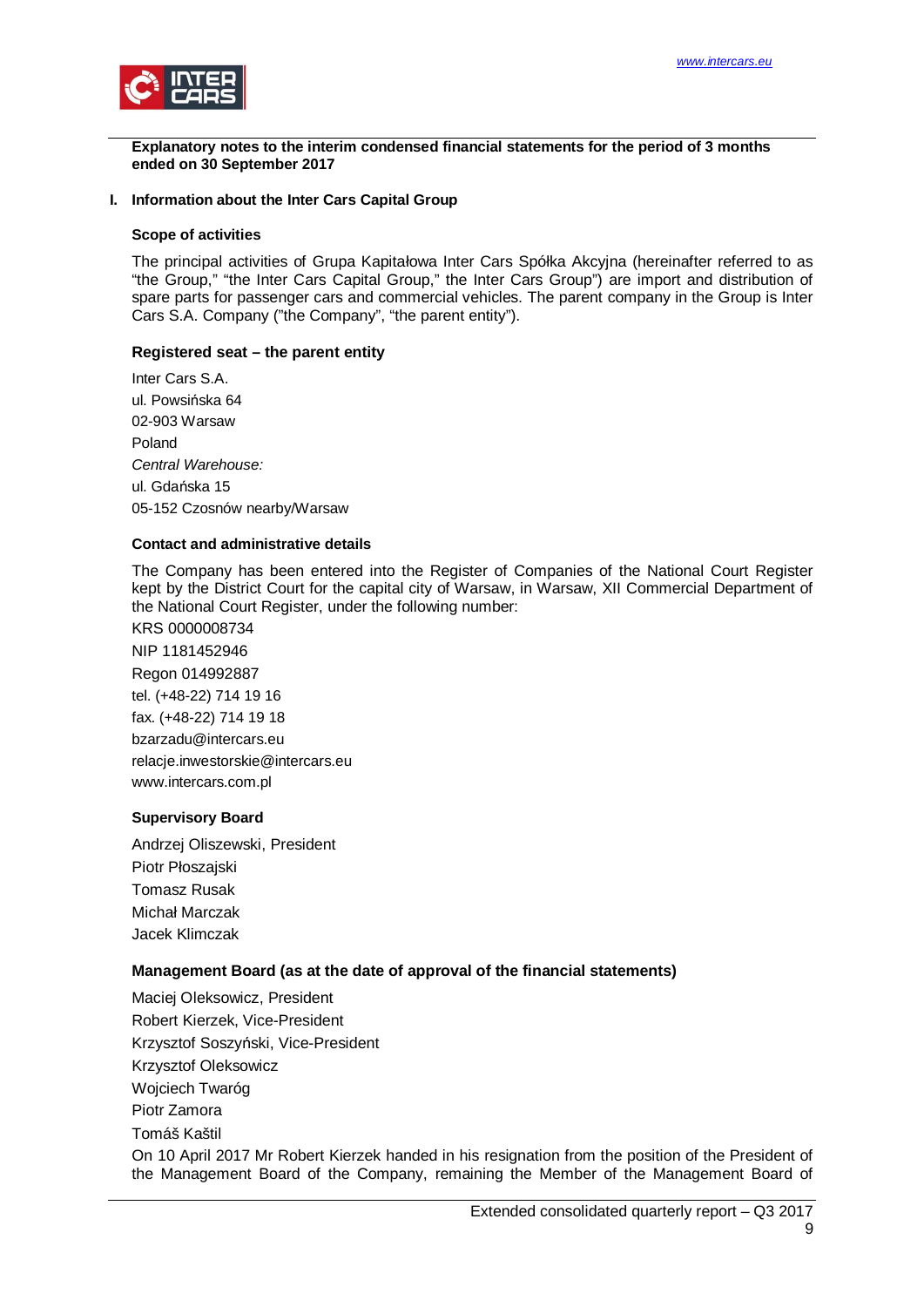

current term of office. His resignation came in force as at 01 May 2017. On 20 April 2017, during the Meeting of the Supervisory Board, for the place of Mr Robert Kierzek, the Board appointed new President of the Management Board, Mr Maciej Oleksowicz, who took the position as of 01 May 2017, and appointed Mr Robert Kierzek as the Vice-President of the Company.

#### **Statutory auditor**

PricewaterhouseCoopers Sp. z o.o.

Al. Armii Ludowej 14,

00-638 Warsaw

#### <span id="page-9-0"></span>**II. Composition of the Capital Group**

The parent company, Inter Cars S.A. ("the Company") is registered in Poland. The interim consolidated financial statements for the period ended on 30 September 2017 contain information about the company; its subsidiaries referred to as the Inter Cars Capital Group ("the Group"), and about the Group's share in related entities.

The consolidated financial statements of the Inter Cars Capital Group for the period ended on 31 December 2016 are available at www.intercars.eu.

As at 30 September 2017, the following entities comprised the Inter Cars Capital Group: Inter Cars S.A. as the Parent Entity, and 30 other entities, including:

- · 29 subsidiaries of Inter Cars S.A.
- · 2 indirect subsidiaries of Inter Cars S.A.

Moreover, on the 28 September 2017 a controlled company has been registered, with a registered seat in London, Great Britain, in which the Company owns 100% of shares.

The Group also holds shares in two related entities.

| Name of entity                           | Registered<br>seat             | Scope of activities                                                                                                         | Consolidati<br>on method | % of the Group's share in<br>the share capital |                   |
|------------------------------------------|--------------------------------|-----------------------------------------------------------------------------------------------------------------------------|--------------------------|------------------------------------------------|-------------------|
|                                          |                                |                                                                                                                             |                          | 30/09/2017                                     | 30/09/2016        |
| <b>Parent company</b>                    |                                |                                                                                                                             |                          |                                                |                   |
| Inter Cars S.A.                          | Warsaw                         | Import and distribution of spare parts<br>for passenger cars and commercial<br>vehicles                                     | full                     | Not<br>applicable                              | Not<br>applicable |
| <b>Direct subsidiaries</b>               |                                |                                                                                                                             |                          |                                                |                   |
| Inter Cars Ukraine                       | Ukraine.<br>Khmelnitsky        | Distribution of spare parts for<br>passenger cars and commercial<br>vehicles                                                | full                     | 100%                                           | 100%              |
| Q-service Sp. z o.o.                     | Czastków<br>Mazowiecki         | Advisory services, organization of<br>trainings and seminars related to<br>automotive services and the<br>automotive market | full                     | 100%                                           | 100%              |
| Lauber Sp. z o.o.                        | Słupsk                         | Remanufacturing of car parts                                                                                                | full                     | 100%                                           | 100%              |
| Inter Cars Česká republika<br>S.I.O.     | Czech<br>Republic,<br>Prague   | Distribution of spare parts for<br>passenger cars and commercial<br>vehicles                                                | full                     | 100%                                           | 100%              |
| Feber Sp. z o.o.                         | Warsaw                         | Manufacture of motor vehicles,<br>trailers and semi-trailers                                                                | full                     | 100%                                           | 100%              |
| IC Development & Finance<br>Sp. z o.o    | Warsaw                         | Real estate development and lease                                                                                           | full                     | 100%                                           | 100%              |
| Armatus sp. z o.o.                       | Warsaw                         | Distribution of spare parts for<br>passenger cars and commercial<br>vehicles                                                | full                     | 100%                                           | 100%              |
| Inter Cars Slovenská<br>republika s.r.o. | Slovakia.<br><b>Bratislava</b> | Distribution of spare parts for<br>passenger cars and commercial<br>vehicles                                                | full                     | 100%                                           | 100%              |
| Inter Cars Lietuva UAB                   | Lithuania.<br>Vilnus           | Distribution of spare parts for<br>passenger cars and commercial<br>vehicles                                                | full                     | 100%                                           | 100%              |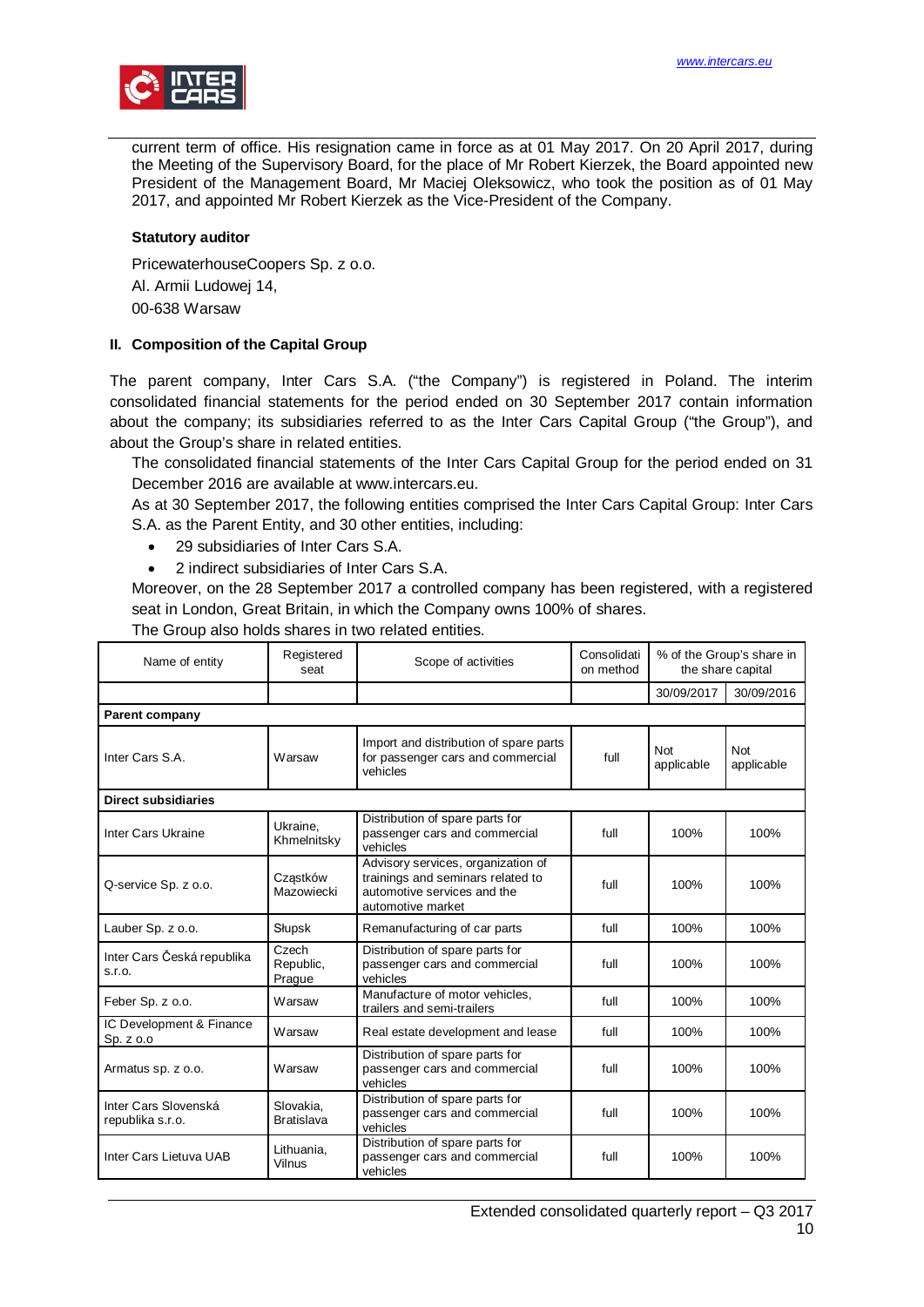

| Name of entity                                                    | Registered<br>seat                        | Scope of activities                                                                               | Consolidati<br>on method | % of the Group's share in<br>the share capital |            |
|-------------------------------------------------------------------|-------------------------------------------|---------------------------------------------------------------------------------------------------|--------------------------|------------------------------------------------|------------|
|                                                                   |                                           |                                                                                                   |                          | 30/09/2017                                     | 30/09/2016 |
| JC Auto s.r.o.                                                    | Czech<br>Republic,<br>Karvina-<br>Darkom  | The Company does not carry out<br>operating activities                                            | full                     | 100%                                           | 100%       |
| JC Auto S.A.                                                      | Belgium,<br>BrainL'Allued                 | Distribution of spare parts for<br>passenger cars and commercial<br>vehicles                      | full                     | 100%                                           | 100%       |
| Inter Cars Hungária Kft                                           | Hungary,<br><b>Budapest</b>               | Distribution of spare parts for<br>passenger cars and commercial<br>vehicles                      | full                     | 100%                                           | 100%       |
| Inter Cars Italia s.r.I                                           | Italy, Milan                              | Distribution of spare parts for<br>passenger cars and commercial<br>vehicles                      | full                     | 100%                                           | 100%       |
| Inter Cars d.o.o.                                                 | Croatia,<br>Zapresic                      | Distribution of spare parts for<br>passenger cars and commercial<br>vehicles                      | full                     | 100%                                           | 100%       |
| Inter Cars Romania s.r.l.                                         | Romania,<br>Cluj-Napoca                   | Distribution of spare parts for<br>passenger cars and commercial<br>vehicles                      | full                     | 100%                                           | 100%       |
| Inter Cars Cyprus Limited                                         | Cyprus,<br>Nicosia                        | Distribution of spare parts for<br>passenger cars and commercial<br>vehicles                      | full                     | 100%                                           | 100%       |
| Inter Cars Latvija SIA                                            | Latvia, Riga                              | Distribution of spare parts for<br>passenger cars and commercial<br>vehicles                      | full                     | 100%                                           | 100%       |
| Cleverlog-Autoteile GmbH                                          | Germany,<br><b>Berlin</b>                 | Distribution of spare parts for<br>passenger cars and commercial<br>vehicles                      | full                     | 100%                                           | 100%       |
| Inter Cars Bulgaria Ltd.                                          | Bulgaria,<br>Sofia                        | Distribution of spare parts for<br>passenger cars and commercial<br>vehicles                      | full                     | 100%                                           | 100%       |
| Cars<br>Marketing<br>Inter<br>Services Sp. z o.o.                 | Warsaw                                    | Advertising, market and public<br>opinion research                                                | full                     | 100%                                           | 100%       |
| ILS Sp. z o.o.                                                    | Nadarzyn                                  | Logistics services                                                                                | full                     | 100%                                           | 100%       |
| Inter Cars Malta Holding<br>Limited                               | Malta                                     | Assets management                                                                                 | full                     | 100%                                           | 100%       |
| Q-service Truck Sp. z o.o.                                        | Warsaw                                    | Sale of delivery vans and trucks                                                                  | full                     | 100%                                           | 100%       |
| Inter Cars INT d.o.o.                                             | Slovenia,<br>Ljubljana                    | Distribution of spare parts for<br>passenger cars and commercial<br>vehicles                      | full                     | 100%                                           | 100%       |
| Inter Cars Eesti OÜ                                               | Estonia, Tallin                           | Distribution of spare parts for<br>passenger cars and commercial<br>vehicles                      | full                     | 100%                                           | 100%       |
| Inter Cars Piese Auto s.r.l.                                      | Kishinev,<br>Moldova                      | Distribution of spare parts for<br>passenger cars and commercial<br>vehicles                      | full                     | 100%                                           | 100%       |
| Inter Cars GREECE.**                                              | Athens,<br>Greece                         | Distribution<br>of<br>spare<br>parts<br>for<br>and<br>commercial<br>passenger<br>cars<br>vehicles | Not<br>applicable        | 100%                                           |            |
| Inter Cars d.o.o.*                                                | Sarajevo,<br>Bosnia<br>and<br>Herzegovina | Distribution<br>of spare<br>parts<br>for<br>passenger<br>and<br>commercial<br>cars<br>vehicles    | full                     | 100%                                           |            |
| Inter Cars United Kingdom -<br>automotive technology Ltd<br>$***$ | London,<br><b>Great Britain</b>           | Distribution<br>of<br>parts<br>for<br>spare<br>commercial<br>passenger<br>cars<br>and<br>vehicles | Not<br>applicable        | 100%                                           |            |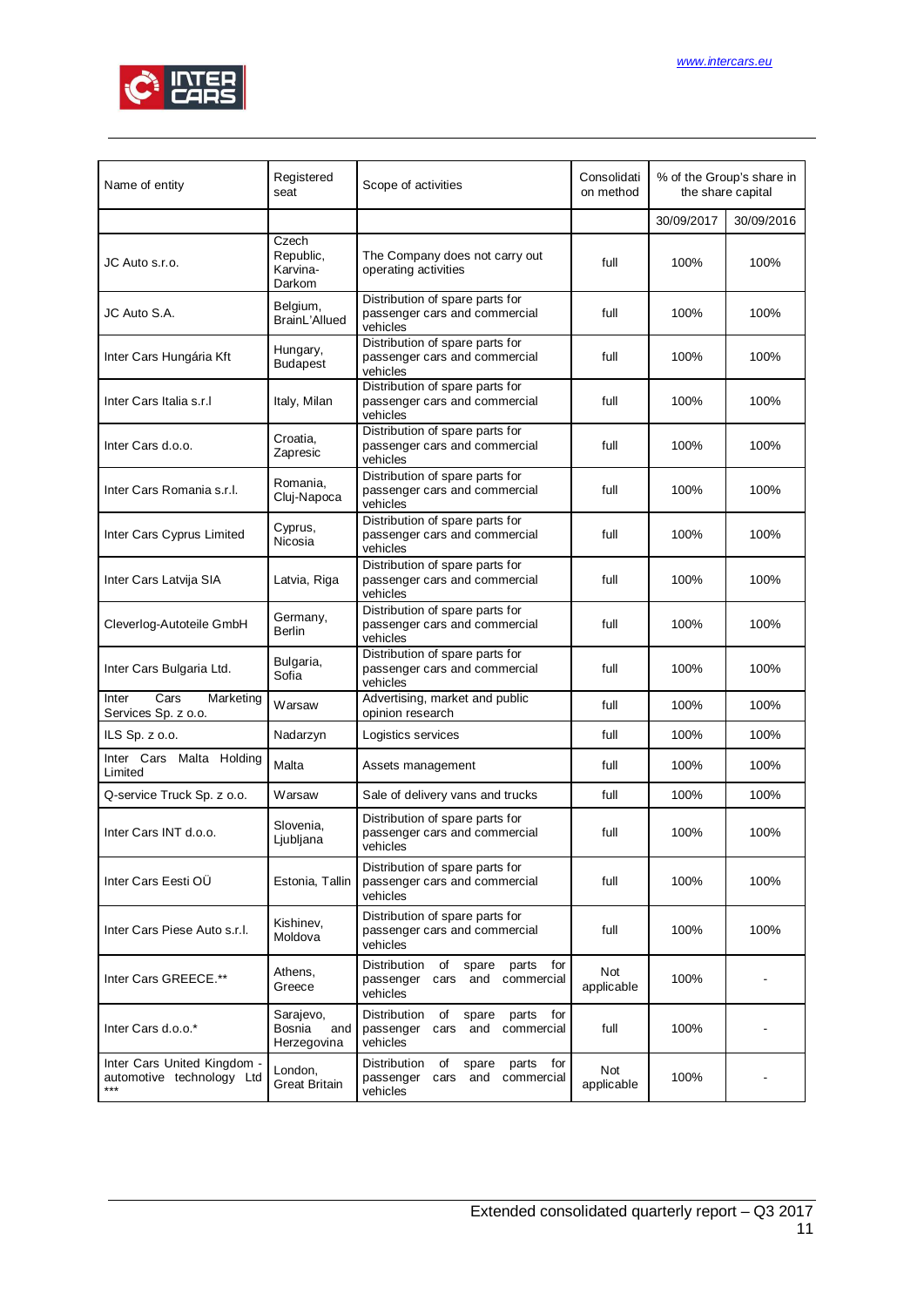

| Indirect subsidiaries                                  |          |                                                                                                          |                  |       |       |
|--------------------------------------------------------|----------|----------------------------------------------------------------------------------------------------------|------------------|-------|-------|
| Inter Cars Malta Limited                               | Malta    | Sale of spare parts and advisory<br>services related to automotive<br>services and the automotive market | full             | 100%  | 100%  |
| Aurelia Auto d o o                                     | Croatia  | Distribution of spare parts and real<br>estate rental                                                    | full             | 100%  | 100%  |
| <b>Associated entities</b>                             |          |                                                                                                          |                  |       |       |
| FRENOPLAST<br><b>SMIOC</b><br>Bułhak i Cieślawski S.A. | Szczytno | Manufacture of friction linings and<br>materials                                                         | $***$            | _**** | _**** |
| InterMeko Europa Sp. z o.o.                            | Warsaw   | Control and assessment of spare<br>parts, components and accessories                                     | equity<br>method | 50%   | 50%   |

\* The company started operational activity in 2Q2017.

\*\* The company started operational activity in 3Q2017.

\*\*\* The Company does not carry out operational activity

\*\*\*\* On 06 February 2017 the Company sold stocks in affiliated company SMiOC FRENOPLAST Bułhak i Cieślawski S.A

#### **Stock exchange listings**

The shares of Inter Cars S.A., i.e. the parent entity, are listed on the Warsaw Stock Exchange in the continuous trading system.

#### <span id="page-11-0"></span>**III. Declaration of compliance with IFRS**

The condensed interim consolidated financial statements of the Inter Cars Capital Group were prepared for the period of 9 months ended on 30 September 2017.

The condensed interim financial statements covering three quarters of 2016 comply with the requirements of the International Accounting Standard IAS 34 *"Interim Financial Reporting"* related to interim financial statements.

The condensed interim financial statements of the Group are published together with the condensed standalone interim financial statements. The condensed standalone interim financial statements of the Company should be read together with the condensed interim consolidated financial statements of the Group in order to have a comprehensive view of the financial result and the financial situation of the company.

Preparation of financial statements in accordance with IFRS requires application of specific accounting estimates. It also requires form the Management Board to use its own judgement with regard to application of the accounting standards adopted by the Group. The areas a higher degree of judgement or complexity, or areas where assumptions and estimates are significant to the financial statements are presented in note 14.

Interim condensed consolidated financial statement of Inter Cars S.A. Capital Group prepared for the period of 3 months ended on 30 September 2017 with explanatory notes to interim condensed financial statements and quarterly financial information of Inter Cars S.A. 3Q 2017 was approved by the Board of Managers for publication on 20 November 2017.

#### <span id="page-11-1"></span>**IV. Basis for preparing the condensed interim consolidated financial statements**

With the exception of the changes described in "Changes to the accounting principles," these condense interim financial statements were prepared by the Inter Cars Capital Group in accordance with the same accounting standards as those applied by the Group to prepare the consolidated financial statements for the period ended on 31 December 2016.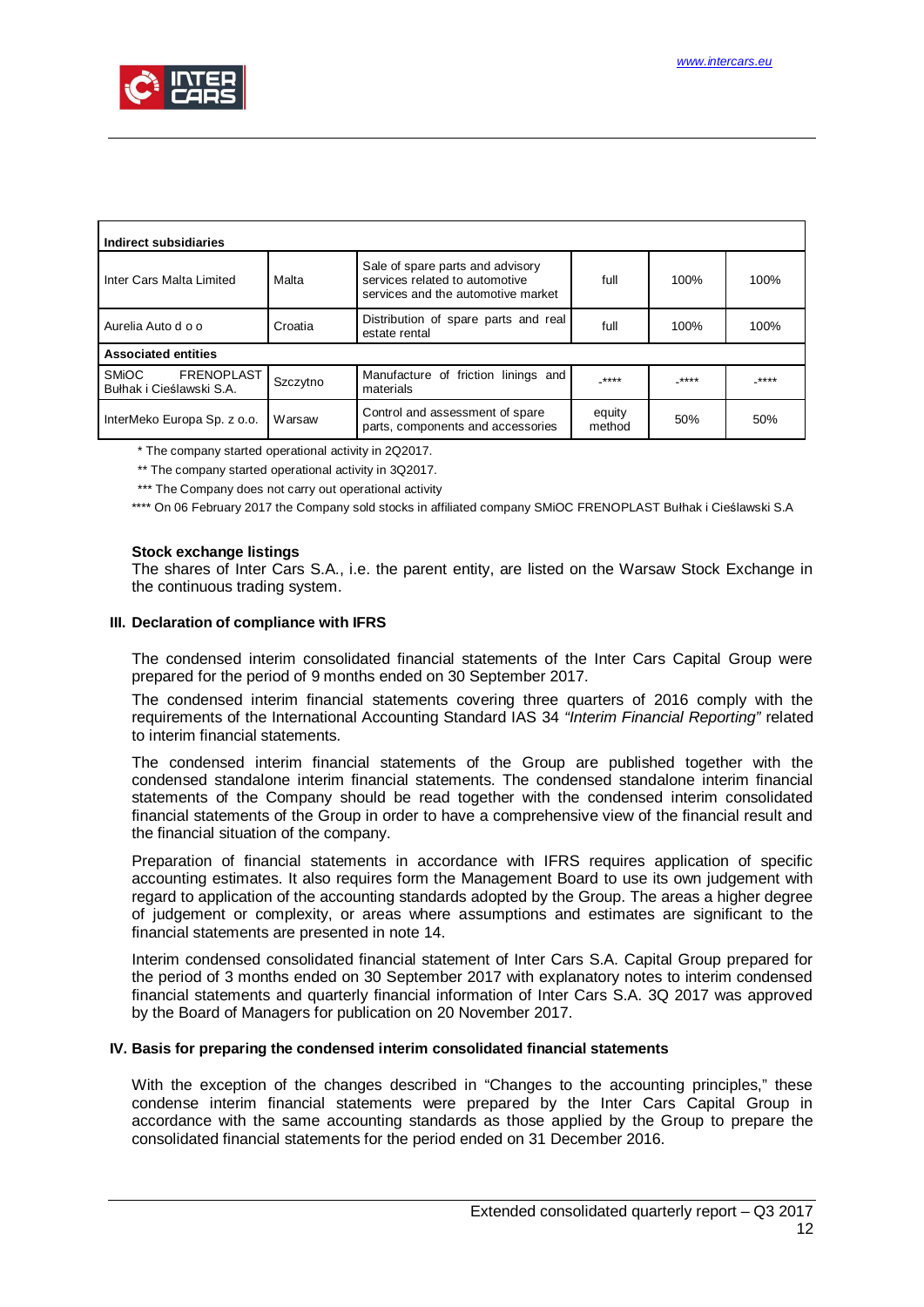

The condensed interim consolidated financial statements were prepared under the assumption that Group will continue as a going concern in the foreseeable future and that there are no circumstances indicating a threat to the continuance of its operations.

All values presented in the condensed interim financial statements are quoted in PLN '000, unless otherwise indicated.

#### <span id="page-12-0"></span>**V. Changes to the accounting principles**

During the reporting period the Group made no changes to the accounting principles.

#### <span id="page-12-1"></span>**VI. Foreign Exchange rates applied to calculate the figures for 3 quarter of 2017**

All financial figures presented in the report in EUR were translated according to the following exchange rates:

|         | reporting period | Average exchange rate during the  | Exchange rate at the end of<br>the reporting period |        |
|---------|------------------|-----------------------------------|-----------------------------------------------------|--------|
|         |                  | 9 months of 2017 9 months of 2016 | 30/09/2017 31/12/2016                               |        |
| EUR/PLN | 4.2566           | 4.3688                            | 4.3091                                              | 4.4240 |

The following principles have been used to convert data presented in thousand EUROS in selected financial data:

- · the figures resulting from the profit and loss account the average exchange rate constituting the arithmetic mean of the exchange rates announced by President of the National Bank of Poland on the last day of each month of a given period;
- · the figures resulting from the balance sheet the exchange rate as at 30 September constituting the average EUR exchange rate announced on 30 September by the President of the National Bank of Poland;
- · for translating the value of the share capital the average EUR exchange rates applicable on the day on which an increase in the share capital was registered.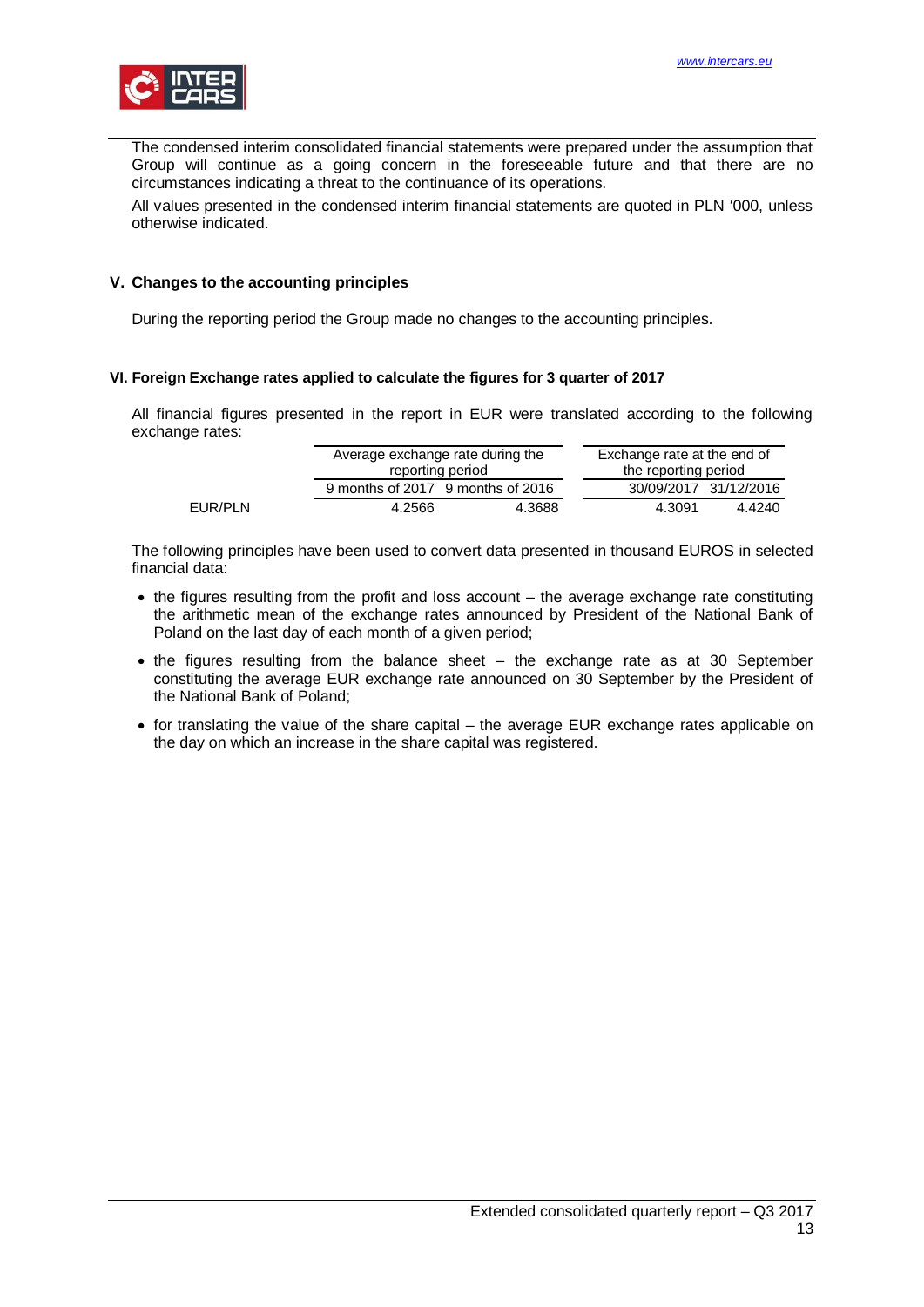

### <span id="page-13-0"></span>**OTHER INFORMATION ON THE ACTIVITIES OF THE INTER CARS CAPITAL GROUP**

<span id="page-13-1"></span>**1. Summary of activities and consolidated and separate financial results for three quarters 2017**





#### **Summary of financial results of the Inter Cars Group**

· In 3Q 2017, the Group recorded an **18,5% increase of consolidated sales revenues** compared to the same period of 2016. **The growth in consolidated sales revenues** for the period of 9 months 2017 reached 14.9%.

**Export sales,** understood as sales by the overseas distribution companies, and direct sales by Inter Cars S.A. to foreign clients (mainly to Eastern European markets) **increased by 21.2%** compared to the analogous period a year before.

Just like in the three quarters of 2016, the sales of the overseas distribution companies have been more dynamic than the export sales of Inter Cars S.A. Export sales from Poland increased by 14.4% in the period of 9 months of 2017, compared to the same period of 2016.

- · Inter Cars' domestic revenue accounted for app. 56.8% of the Group's total revenue (including consolidation exemptions), compared to 58.7% in the same period a year before. The Polish market remains the basic sales market for the Capital Group.
- Within the last 12 months, starting from 01 October 2016 Year, the Group opened 61 new branches in the country and abroad.
- The consolidated margin on sale of commodities for 3 quarters reached 30,1% (30.5% in the same period of 2016). The Board of Directors is expecting to keep the margin in the following quarters. During the periods subject to comparison, the impact of foreign exchange fluctuations on the margin was insignificant (+0.2% in the first three quarters of 2017 and - 0.1% in the same period of 2016).
- The costs of sales and administration in 9 months of 2017 went up by 0.9% to 15.0% compared to the same period of it 2016, when it was on the level of 14.1%. The cost increase is due mainly to one-off costs resulting from e.g. operating two central warehouses in the transition period, i.e. from the beginning of 2017 until the opening of the new central warehouse in May 2017. The other factors which have contributed to the cost increase are as follows: a) an increase in the logistical costs resulting from the gradual gaining of full operability by the new central warehouse in Zakroczym following its opening, and b) an increase in the volume of logistical operations resulting from increasing the stock to PLN 2.1 b.
- The consolidated gross profit for the period of 9 months of 2017 was PLN 202,337 thousand and net profit was PLN 168,351 thousand. PLN
- The effective tax rate for the Group for 9 months cumulatively was 16.8%.
- The increase of stock value to the level of PLN 2.1bn is primarily explained by realization of activities which are aimed to intensify the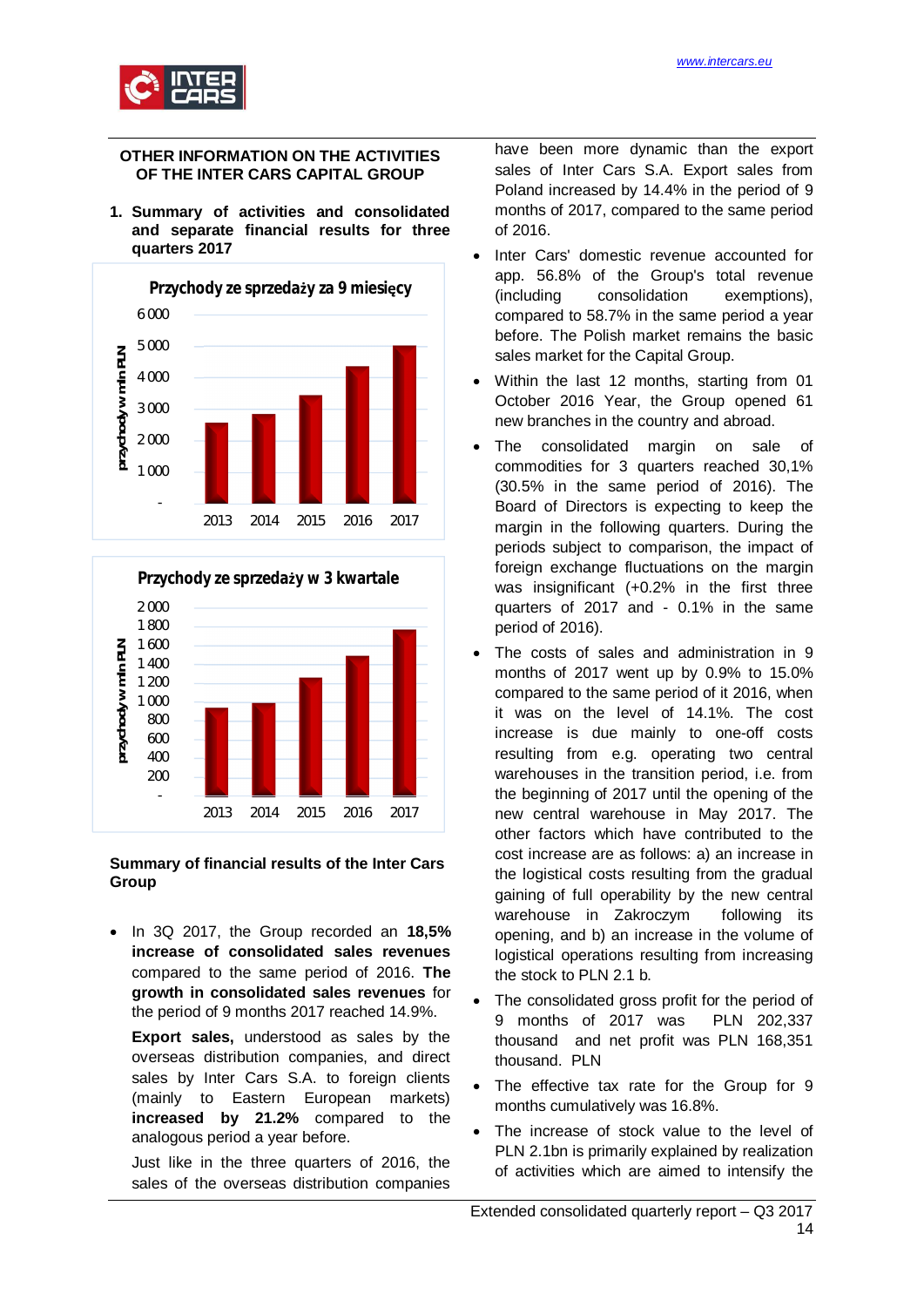

sales, among other things by improving availability of goods for the customers and product range extension. Moreover the increase of stock levels is due to stock replenishment in the new logistic centre (central warehouse), which was open at the beginning of May 2017 and warehouses in foreign subsidiaries, especially in newly-open subsidiaries in Bosnia and Herzegovina and in Greece.

Starting from the 4th quarter 2017 the Board is expecting gradual improvement of stock rotation due to:

- a) gradual realization of the sales plans, especially regarding seasonal products,
- b) ongoing corrections optimizing the stock levels in the country and abroad.

# **Revenues increased in all geographical markets**.

The Company has been consistently expanding its business. This market displays a large potential of growth and a net profitability higher than the domestic market. The highest sales dynamics after 3 quarters of 2017 – compared to the same period of the previous year – (after translation to PLN and consolidation exclusions) was recorded by companies in the following countries: Republic of Moldova (285%), Cleverlog (79%), Republic of Slovenia (50%), Hungary (41%) and Italy (39%). It should be noted that among companies the biggest impact on the Group's revenues, besides Hungary and Romania (11%), are Lithuania (14%), Czech (18%), Bulgaria (36%) and Croatia (17%).

In the 3rd quarter of 2017 Bosnia and Herzegovina started selling. As at the end of September 2017 the company had one branch.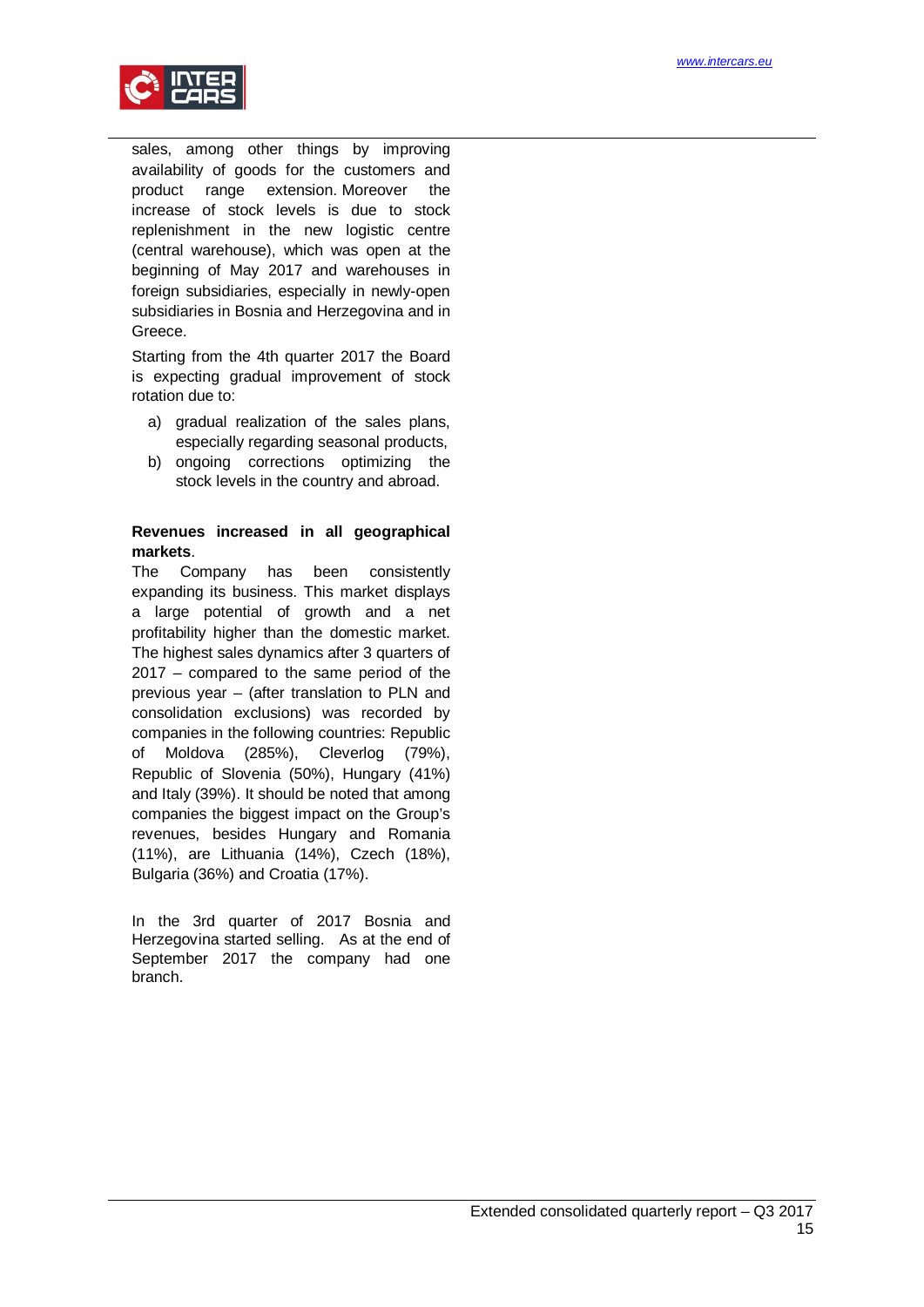

# **The underlying financial data of the Inter Cars S.A. Group for 3 quarters of 2017 were as follows:**

|                                                                 | for the period of 9 months<br>ended on 30 September |            | for the period of 9 months<br>ended on 30 September |            |
|-----------------------------------------------------------------|-----------------------------------------------------|------------|-----------------------------------------------------|------------|
|                                                                 | 2017                                                | 2016       | 2017                                                | 2016       |
| (1000)                                                          | <b>PLN</b>                                          | <b>PLN</b> | <b>EUR</b>                                          | <b>EUR</b> |
| <b>Profit and loss account (for the period)</b>                 |                                                     |            |                                                     |            |
| Sales revenues                                                  | 5,002,260                                           | 4,353 694  | 1,175,177                                           | 996,542    |
| Gross profit (loss) on sales                                    | 1,506,486                                           | 1,327 220  | 353,918                                             | 303,795    |
| Net financial revenues / costs                                  | (26, 610)                                           | (17, 126)  | (6,251)                                             | (3,920)    |
| Operating profit (loss)                                         | 228,946                                             | 234,043    | 53,786                                              | 53,571     |
| Net profit (loss)                                               | 168,351                                             | 181,457    | 39,551                                              | 41,535     |
| <b>Other financial data</b>                                     |                                                     |            |                                                     |            |
| Operating cash flows                                            | (106, 706)                                          | 216,950    | (25,068)                                            | 49,659     |
| Investing cash flows                                            | (70, 725)                                           | (91, 877)  | (16, 615)                                           | (21,030)   |
| Financing cash flows                                            | 196,292                                             | (91, 196)  | 46,115                                              | (20, 874)  |
| Basic profit per share                                          | 11.88                                               | 12.81      | 2.79                                                | 2.93       |
| Sales margin                                                    | 30.2%                                               | 30.5%      |                                                     |            |
| EBITDA margin                                                   | 5.6%                                                | 6.3%       |                                                     |            |
| Balance sheet (as at)                                           | 30/09/2017                                          | 31/12/2016 | 30/09/2017                                          | 31/12/2016 |
| Cash and cash equivalents                                       | 140,288                                             | 121,426    | 32,556                                              | 27,447     |
| Balance sheet total                                             | 3,766,175                                           | 3,040 077  | 874,005                                             | 687,178    |
| Loans, borrowings and finance lease                             | 1,303,173                                           | 1,025 650  | 302,423                                             | 231,838    |
| Equity attributable to the shareholders of the parent<br>entity | 1,578,397                                           | 1,424 008  | 366,294                                             | 321,882    |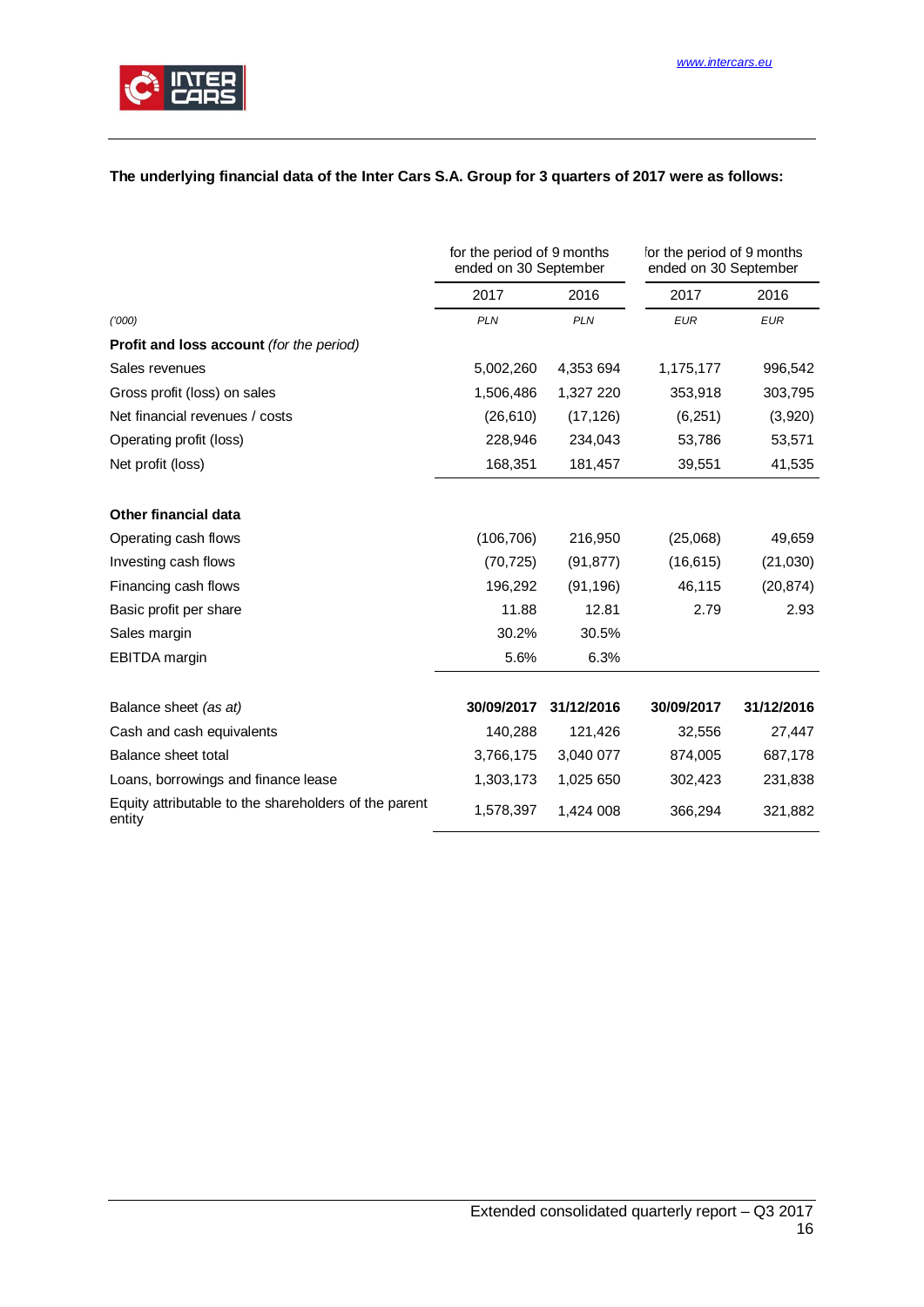

# **Overview of the financial results of the parent company – Inter Cars**

The underlying financial data of Inter Cars S.A. were as follows:

|                                                 | for the period of 9 months<br>ended on 30 September |            | for the period of 9 months<br>ended on 30 September |            |
|-------------------------------------------------|-----------------------------------------------------|------------|-----------------------------------------------------|------------|
|                                                 | 2017                                                | 2016       | 2017                                                | 2016       |
| (1000)                                          | <b>PLN</b>                                          | <b>PLN</b> | <b>EUR</b>                                          | <b>EUR</b> |
| <b>Profit and loss account</b> (for the period) |                                                     |            |                                                     |            |
| Sales revenues                                  | 3,894 637                                           | 3,507 994  | 914,964                                             | 802,965    |
| Gross profit (loss) on sales                    | 898,591                                             | 823,825    | 211,105                                             | 188,570    |
| License fees                                    | (61, 160)                                           | (55, 118)  | (14, 368)                                           | (12, 616)  |
| Net financial revenues / costs                  | 100,205                                             | 25,885     | 23,541                                              | 5,925      |
| Operating profit (loss)                         | 42,591                                              | 52,369     | 10,006                                              | 11,987     |
| Net profit (loss)                               | 137,778                                             | 72,780     | 32,368                                              | 16,659     |
| Other financial data                            |                                                     |            |                                                     |            |
| Operating cash flows                            | (268, 775)                                          | 165,706    | (63, 143)                                           | 37,929     |
| Investing cash flows                            | 91,209                                              | (12, 958)  | 21,428                                              | (2,966)    |
| Financing cash flows                            | 180,783                                             | (149, 144) | 42,471                                              | (34, 138)  |
| Basic profit per share                          | 9.72                                                | 5.14       | 2.28                                                | 1.18       |
| Sales margin                                    | 23.1%                                               | 23.5%      |                                                     |            |
| <b>EBITDA</b> margin                            | 1.6%                                                | 2.0%       |                                                     |            |
| Balance sheet (as at)                           | 30/09/2017                                          | 31/12/2016 | 30/09/2017                                          | 31/12/2016 |
| Cash and cash equivalents                       | 29,346                                              | 26,129     | 6,810                                               | 5,906      |
| Balance sheet total                             | 3,247 653                                           | 2,659,319  | 753,673                                             | 601,112    |
| Loans, borrowings and finance lease             | 1,282 167                                           | 1,021,086  | 297,549                                             | 217,563    |
| Equity                                          | 1,241 121                                           | 1,113 402  | 288,023                                             | 251,673    |

**The sales revenues** in 9 months of 2017 were **11% higher** than in the same period of 2016. In the period starting from 01 October 2016, the Company has opened 25 new branches.

**The sales margin** for 3 quarters of 2017 was 23.1% (compared to 23.5% in 3 quarters of 2016).

**Distribution service costs** – the share of the branch managing entity in the margin. The sales margin generated by a branch is divided between the branch and Inter Cars in the 50/50 ratio. The branch system is based on the assumption of entrusting management of a distribution point (branch) to external entities. Sales are made on behalf of Inter Cars.

**Financial revenues and costs** include primarily costs and revenues due to interest on loans and bonds and the dividends received from subsidiary companies. In the third quarter of 2017 the Company bore cost related to interest in the amount of PLN 9,036 thousand, and in the period of 9 months of 2017 the cost of interest amounted to PLN 26,749 thousand. The dividend received from subsidiary Companies in 2017 amounted to PLN 128,327 thousand.

**Liabilities resulting from credits, loans, debt securities and finance lease** as at 30 September 2017 amounted to PLN 1,282,167 thousand, including borrowings from related companies: PLN 142,798 thousand.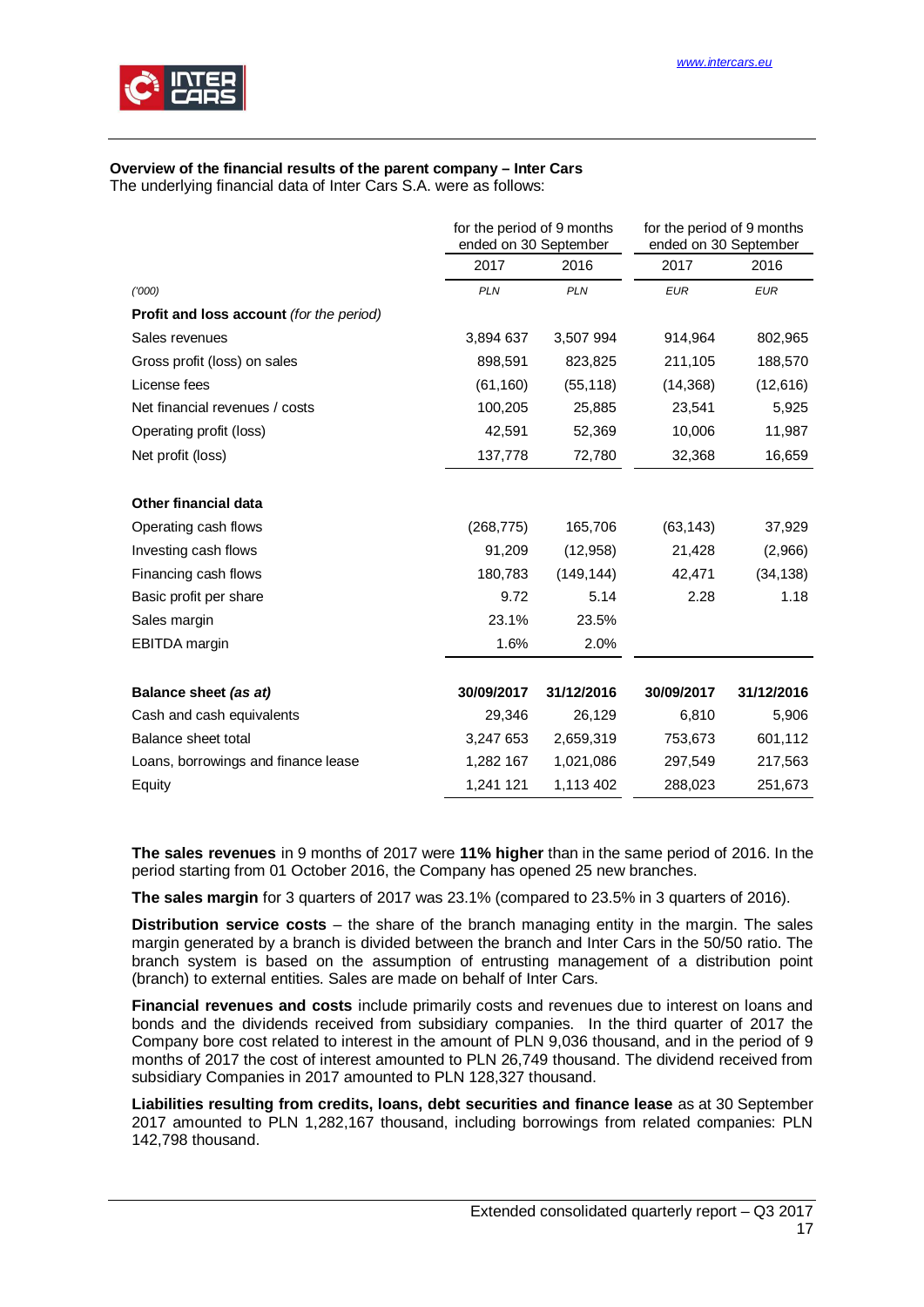

<span id="page-17-0"></span>**2. Factors and events of a non-recurring nature having a material bearing on the financial result, and a description of the Company's material achievements and failures along with a list of related key events**

#### **The major events affecting the current and future business activity of the Inter Cars Group:**

- The consolidated EBITDA for 12 months cumulatively for the period ended on 30 September 2017 was PLN 375,458 thousand (measured as a profit on operating activity plus depreciation).
- The net debt /EBITDA ratio was 3.09 compared to 2.84 as at 30 September 2016.

#### <span id="page-17-1"></span>**3. Material evaluations and estimates**

The preparation of the condensed consolidated interim financial statements in conformity with the EU IFRS requires the Company's Management Board to use evaluations and estimates that affect the application of accounting principles and reported amounts of assets and liabilities, income and expenses. The judgements and estimates are reviewed on an ongoing basis. Revisions to estimates are recognized in the period in which the estimate is revised.

Information on particularly significant areas that are subject to evaluations and estimates and that affect the interim financial statements did not change from the information presented in the annual financial statements as at 31 December 2016.

#### <span id="page-17-2"></span>**4. Seasonality**

Sales revenues display a slight degree of seasonality, with Q3 usually constituting approx. 25% of the annual sales revenues.

#### <span id="page-17-3"></span>**5. Information on business segments**

The core business of the Inter Cars S.A. Capital Group is the sale of spare parts. In addition, the companies Feber, Lauber, IC Development and ILS Sp. z o.o. are active in other business segments, such as the manufacture of semi-trailers, remanufacturing of spare parts, real estate development and logistics; whilst Q-Service Truck Sp. Z o.o. is an authorized dealer of ISUZU commercial vehicles . The above-mentioned business segments may not be recognized as separate business segments individually, hence they are shown in the "Other segments" column.

The Inter Cars Capital Group applies uniform accounting principles to all segments. Transactions between particular segments are carried out at arm's length.

#### **Information on business segments**

#### **for the period of 9 months ended**

**on 30 September 2017**

|                                                          | Sale of spare<br>parts | Other<br>segments | <b>Eliminations</b> | Total     |
|----------------------------------------------------------|------------------------|-------------------|---------------------|-----------|
| External sales                                           | 4,927 353              | 74.907            |                     | 5,002 260 |
| Inter-segment sales                                      | 12,507                 | 307.366           | (319, 873)          |           |
| Profit before tax                                        | 189,667                | (3,747)           | 16,416              | 202,336   |
| for the period of 9 months ended<br>on 30 September 2016 |                        |                   |                     |           |
|                                                          | Sale of spare<br>parts | Other<br>segments | <b>Eliminations</b> | Total     |
| External sales                                           | 4,283 229              | 70.465            |                     | 4,353 694 |
| Inter-segment sales                                      | 11,627                 | 283,556           | (218, 511)          |           |
| <b>Profit before tax</b>                                 | 229,887                | 20,701            | (33, 671)           | 216,917   |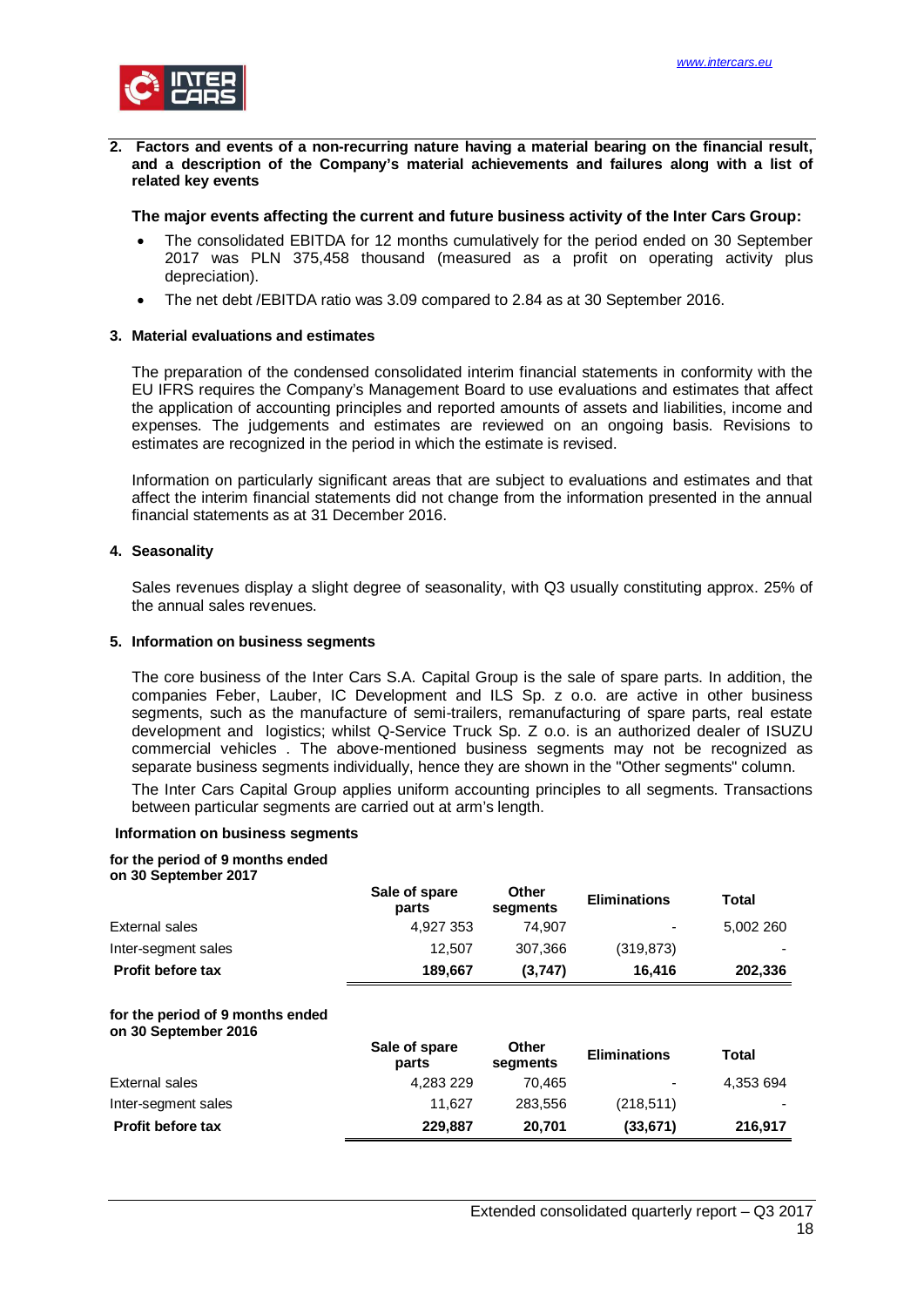

| Assets by operating segments | Status as at<br>30/09/2017 | Status as at<br>31/12/2016 |
|------------------------------|----------------------------|----------------------------|
| Sale of spare parts segment  | 5,389 800                  | 4,527 265                  |
| Other segments               | 446.733                    | 423.482                    |
| <b>Eliminations</b>          | (2,070,358)                | (1,910,670)                |
|                              | 3,766 175                  | 3,040 077                  |

#### <span id="page-18-0"></span>**6. Dividend**

On 12 June 2017, the General Meeting of Inter Cars S.A. adopted a resolution to pay a dividend of PLN 10,059 thousand , i.e. PLN 0.71 per share from the 2016 profit. Agreed dividend pay-out date was to be 30 June 2017 and the pay-out itself was realized on 14 July 2017.

On 28 July 2016, a dividend from the 2015 profit was paid in the amount of PLN 10,059 thousand, i.e. PLN 0.71 per share.

#### <span id="page-18-1"></span>**7. Liabilities due to borrowings and other debt instruments**

#### **The syndicated credit facility agreement**

The terms and conditions of the syndicated credit facility agreement signed on 14 November 2016 have been described in the annual consolidated financial statement of the Group.

On 01/09/2017, an annex to the syndicated credit facility was signed, in which the lenders agreed to

- (i) extend the final repayment date of the term loans granted pursuant to the Loan Agreement until 14 November 2020 and
- (ii) to extend the final repayment date of revolving loans granted pursuant to the Loan Agreement until 14 November 2018.

The syndicated credit facility agreement is available for the Inter Cars Group daughter companies: Inter Cars S.A., Lauber Sp. z o.o., Inter Cars Česká republika s.r.o., Inter Cars Slovenská republika s.r.o., Inter Cars Lietuva UAB, Inter Cars d.o.o., Inter Cars Romania s.r.l., Inter Cars Cyprus Limited, Inter Cars Marketing Services Sp. z o.o., ILS Sp. z o.o., Q-service Truck Sp. z o.o.

#### **Bank credits concluded directly by subsidiary companies:**

Inter Cars Česká republika s.r.o. concluded with Raiffeisenbank a.s. a credit line agreement for the amount of CZK 170 m, repayable by 31 December 2017.

Inter Cars Romania s.r.l. has a credit line facility with RON 90m limit in Bank ING Bank N.V Other credit facilities described in the annual consolidated financial statements of the Group were replaced with credits of the same nominal value, granted as a part of the syndicated credit facility agreement.

#### **Current loans and borrowings** amount (limit) Used Maturity date **Syndicated credit 600,000 532,425 14-11-2018** - *Inter Cars S.A. 481,191* - *Inter Cars Česká republika s.r.o. 17,236* - *Inter Cars Slovenská republika s.r.o. 20,494* - *Lauber Sp. z o.o. 13,504* **ING Bank N.V (Inter Cars Romania s.r.l.) 84,312 77,761 27-12-2017 Raiffeisen a.s. (Inter Cars Česká republika s.r.o) 28,135 24,825 31-12-2017 712,447 635,011**

#### *Loans and borrowings as at 30/09/2017*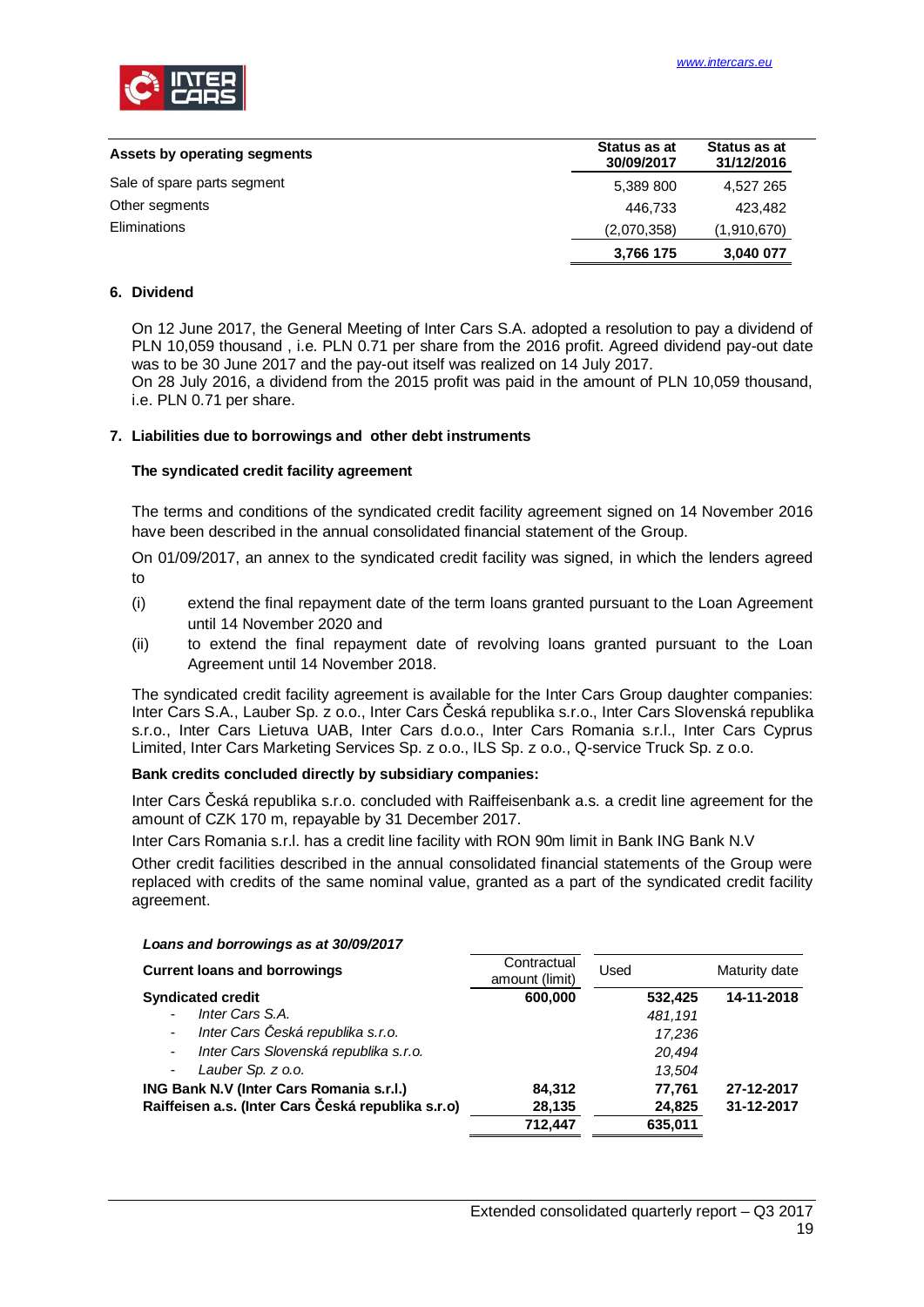

| Non-current loans and borrowings                               | Contractual<br>amount (limit) | Used    | Maturity date |
|----------------------------------------------------------------|-------------------------------|---------|---------------|
| Syndicated credit                                              | 500,000                       | 500,000 | 14-11-2020    |
|                                                                | 500,000                       | 500,000 |               |
| Loans and borrowings as at 31/12/2016                          |                               |         |               |
| <b>Current loans and borrowings</b>                            | Contractual<br>amount (limit) | Used    | Maturity date |
| Syndicated credit                                              | 600,000                       | 395,625 | 14-11-2017    |
| Raiffeisen a.s. (Inter Cars Česká republika s.r.o)             | 27,829                        | 24,555  | 31-03-2017    |
| Citibank Europe PLC (Inter Cars Česká republika<br>S.I.O       | 17,696                        | 17,696  | 26-08-2017    |
| Citibank Europe PLC (Inter Cars Slovenská<br>republika s.r.o.) | 22,120                        | 22,120  | 25-05-2017    |
| ING Bank N.V (Inter Cars Romania s.r.l.)                       | 87,741                        | 71,388  | 28-04-2017    |
|                                                                | 755,386                       | 531,384 |               |
|                                                                |                               |         |               |
| Non-current loans and borrowings                               | Contractual<br>amount (limit) | Used    | Maturity date |
| Syndicated credit                                              | 500,000                       | 270,000 | 14-11-2019    |
|                                                                | 500,000                       | 270,000 |               |

#### **Issuance of bonds**

The terms and conditions of the issuance are described in the annual consolidated financial statements of the Group.

In the third quarter of 2017 the value of the bonds issued did not change. Interest on the A-series bonds is paid twice a year, in April and in October.

Below chart presents Bonds issued and planned buyback dates:

| Tranche number | Date of issuance | Maturity date | Amount of buyback |
|----------------|------------------|---------------|-------------------|
| Series A       | 24/10/2014       | 24.10.2019    | 150,000           |
|                |                  |               | 150,000           |

#### <span id="page-19-0"></span>**8. Contingent liabilities and sureties**

In the reporting period, Inter Cars S.A. and its subsidiaries did not grant any sureties for credits, loans or other guarantees worth at least 10% of equity capital.

Contingent liabilities, granted security and unrecognized liabilities did not change materially from those described in the financial statements as at 31 December 2016.

Sureties issued by Inter Cars S.A. as at 30 September 2017 are presented in the chart below:

| (in thousand PLN)            | Period covered       | Status as at |            |
|------------------------------|----------------------|--------------|------------|
| To                           |                      | 30/09/2017   | 31/12/2016 |
| RIM Sp. z o.o.               | Until further notice | 20           | 20         |
| Glob Cars Sp. z o.o.         | Until further notice | 150          | 150        |
| JC Auto Kraków               | Until further notice | 50           | 50         |
| Tomasz Zatoka APC Polska     | Until further notice | 170          | 170        |
| Michał Wierzobolowski Fst M. | Until further notice | 250          | 250        |
| Intraserv                    | Until further notice | 50           | 50         |
| Ducati Motor Holding         | 20/06/2018           | 1,939        | 5,309      |
| Raiffeisen-Leasing Polska    | 10/10/2023           | 250          | 250        |
| PIAGGIO AND C. S.P.A.        | 30/09/2017           | 2,155        | 2,212      |
| Poczta Polska S.A., Warszawa | 25/07/2017           |              | 11         |
| Komenda Wojewódzka, Wrocław  | 21/06/2018           | 1            |            |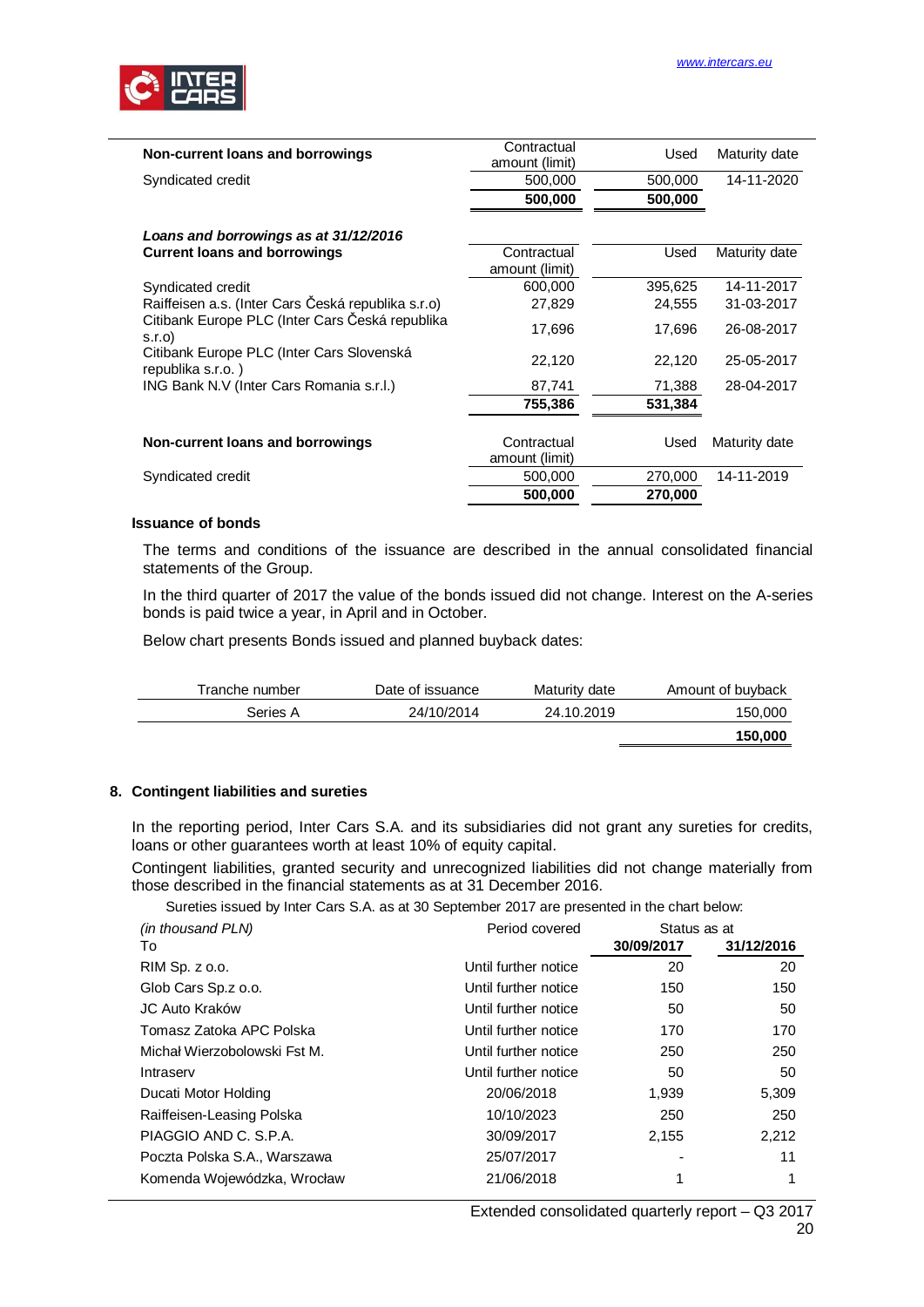

| Poczta Polska S.A.                  | 16/05/2017           |        | 6      |
|-------------------------------------|----------------------|--------|--------|
|                                     |                      |        |        |
| JC Auto Kraków                      | 31/12/2018           | 3,500  | 3,500  |
| PDC Industrial Center 44 Sp. z o.o. | 12/06/2018           | 323    | 332    |
| MANN+HUMMEL                         | Until further notice | 4,697  | 4,822  |
| <b>MALPAS</b>                       | 10/07/2018           | 379    | 389    |
| LeasePlan                           | Until further notice | 8,090  | 3,698  |
| <b>COMMA</b>                        | 31/12/2017           | 8,618  | ٠      |
|                                     |                      | 30,642 | 21,220 |
|                                     |                      |        |        |

As at 30 September 2017, the total value of guaranties amounted to PLN 30,642 thousand and comprised guaranties for suppliers and customers in tender procedures.

#### <span id="page-20-0"></span>**9. The Management Board's standpoint on the feasibility of meeting the previously published forecasts of financial results for 2017**

The Capital Group Inter Cars S.A. did not publish any forecasts of financial results.

<span id="page-20-1"></span>**10. The list of shareholders holding at least 5% of the total number of the votes as at the date of release of these statements**

| <b>Shareholder</b>                                         | Number of<br>shares | <b>Total</b><br>nominal<br>value | Percentage of<br>share in the<br>share capital<br>held | Percentage<br>of total<br>vote held |
|------------------------------------------------------------|---------------------|----------------------------------|--------------------------------------------------------|-------------------------------------|
|                                                            |                     | (PLN)                            | (%)                                                    | $(\% )$                             |
| OK Automotive Investments B.V.*                            | 3.726 721           | 7.453 442                        | 26.30%                                                 | 26.30%                              |
| <b>AVIVA Otwarty Fundusz Emerytalny</b>                    | 1.896 778           | 3.793 556                        | 13.39%                                                 | 13.39%                              |
| Nationale-Nederlanden OFE and<br>Nationale-Nederlanden DFE | 1.416 799           | 2.833 598                        | 10.00%                                                 | 10.00%                              |
| Andrzej Oliszewski                                         | 1,277 370           | 2.554 740                        | 9.02%                                                  | 9.02%                               |
| Immersion Capital Master Fund<br>Limited                   | 748,776             | 1,497,552                        | 5.28%                                                  | 5.28%                               |
| <b>Total</b>                                               | 9,066,444           | 18,132,888                       | 63.99%                                                 | 63.99%                              |

\*OK Automotive Investments B.V. is a company which is dependent from Krzysztof Oleksowicz - Member of the Management Board of the Company

Until the date of release of these financial statements, the Company had not received any other shareholding notifications.

#### <span id="page-20-2"></span>**11. Changes in the number of shares and rights to shares (options) in Inter Cars S.A. held by the Company's management and supervisory personnel since the publication of the most recent quarterly report.**

The Company's supervisory and managing personnel hold a total of 5,025,425 shares, constituting 35.47% of the total vote at the General Shareholders Meeting of Inter Cars.

The managing and supervisory personnel hold no shares in the subsidiaries of Inter Cars.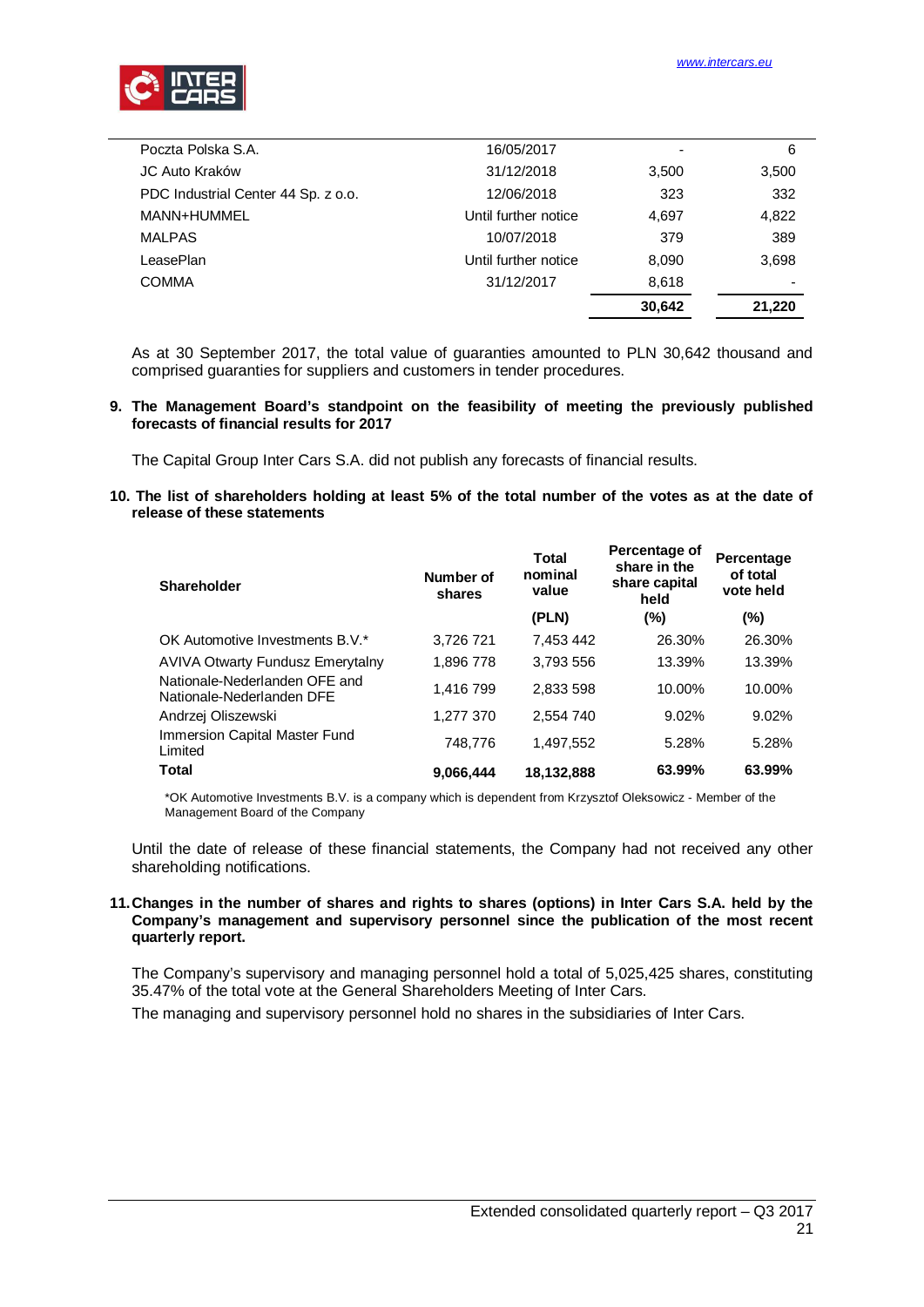

| <b>Shareholder</b>       | Number of<br>shares | Total nominal<br>value | Percentage of<br>share in the share<br>capital held | Percentage of<br>total vote held |
|--------------------------|---------------------|------------------------|-----------------------------------------------------|----------------------------------|
|                          |                     |                        | (%)                                                 | $(\% )$                          |
| <b>Management Board</b>  |                     |                        |                                                     |                                  |
| Krzysztof Oleksowicz*    | 3.726 721           | 7.453 442              | 26.30%                                              | 26.30%                           |
| Robert Kierzek           | 19,834              | 39,668                 | 0.14%                                               | 0.14%                            |
| Tomaš Kaštil             | 1,500               | 3.000                  | 0.01%                                               | 0.01%                            |
|                          | 3,748,055           | 7,496,110              |                                                     |                                  |
| <b>Supervisory Board</b> |                     |                        |                                                     |                                  |
| Andrzej Oliszewski       | 1,277 370           | 2,554 740              | 9.02%                                               | 9.02%                            |
|                          | 1,277 370           | 2,554 740              |                                                     |                                  |
| <b>Total</b>             | 5,025 425           | 10,050 850             | 35.47%                                              | 35.47%                           |

\* Directly by OK Automotive Investments B.V.

There have been no changes in shareholding structure of the issuer since the date of publication of the previous report, i.e. 31 August 2017:

| <b>Shareholder</b>    | Number of<br>shares<br>as at | <b>Increases</b>         | <b>Decreases</b>         | Number of<br>shares<br>as at |
|-----------------------|------------------------------|--------------------------|--------------------------|------------------------------|
|                       | 31/08/2017                   |                          |                          | 20/11/2017                   |
| Krzysztof Oleksowicz* | 3,726 721                    |                          |                          | 3,726 721                    |
| Andrzej Oliszewski    | 1,277 370                    | $\overline{\phantom{0}}$ |                          | 1,277 370                    |
| Robert Kierzek        | 19,834                       | $\overline{\phantom{0}}$ | $\overline{\phantom{0}}$ | 19,834                       |
| Tomaš Kaštil          | 1,500                        | $\overline{\phantom{0}}$ |                          | 1,500                        |
| <b>Total</b>          | 5,025 425                    |                          |                          | 5,025 425                    |

#### <span id="page-21-0"></span>**12. Information on court, arbitration and administrative proceedings**

No proceedings were brought during the reporting period before any court or administrative body with respect to any liabilities or claims of Inter Cars S.A. or its subsidiary undertakings, whose aggregate value would represent 10% or more of the Company's equity.

Furthermore, no proceedings are pending before any court or administrative body with respect to any liabilities or claims of Inter Cars S.A. or its subsidiaries whose aggregate value would represent 10% or more of the Company's equity.

#### <span id="page-21-1"></span>**13. Transactions with related entities**

| (in thousand PLN)                                                                           | $1.01.2017 -$<br>30.09.2017 | 1.01.2016-<br>30.09.2016 |
|---------------------------------------------------------------------------------------------|-----------------------------|--------------------------|
| remuneration of the members of the Supervisory Board<br>and the Management Board            |                             |                          |
| Remuneration of the members of the Supervisory Board                                        | 235                         | 233                      |
| Remuneration of the members of the Management<br>Board                                      | 5,167                       | 9,461                    |
|                                                                                             | 5,403                       | 9,694                    |
|                                                                                             | $1.01.2017 -$<br>30.09.2017 | 1.01.2016-<br>30.09.2016 |
| Transactions with related entities                                                          |                             |                          |
| Income on sales to related entities<br>Purchase of goods and services from related entities | 1,507<br>15,299             | 1,294<br>13,778          |
|                                                                                             | 30/09/2017                  | 31/12/2016               |
| Settlements with related entities                                                           |                             |                          |
| Receivables from related entities                                                           | 544                         | 576                      |
| Liabilities to related entities                                                             | 324                         | 741                      |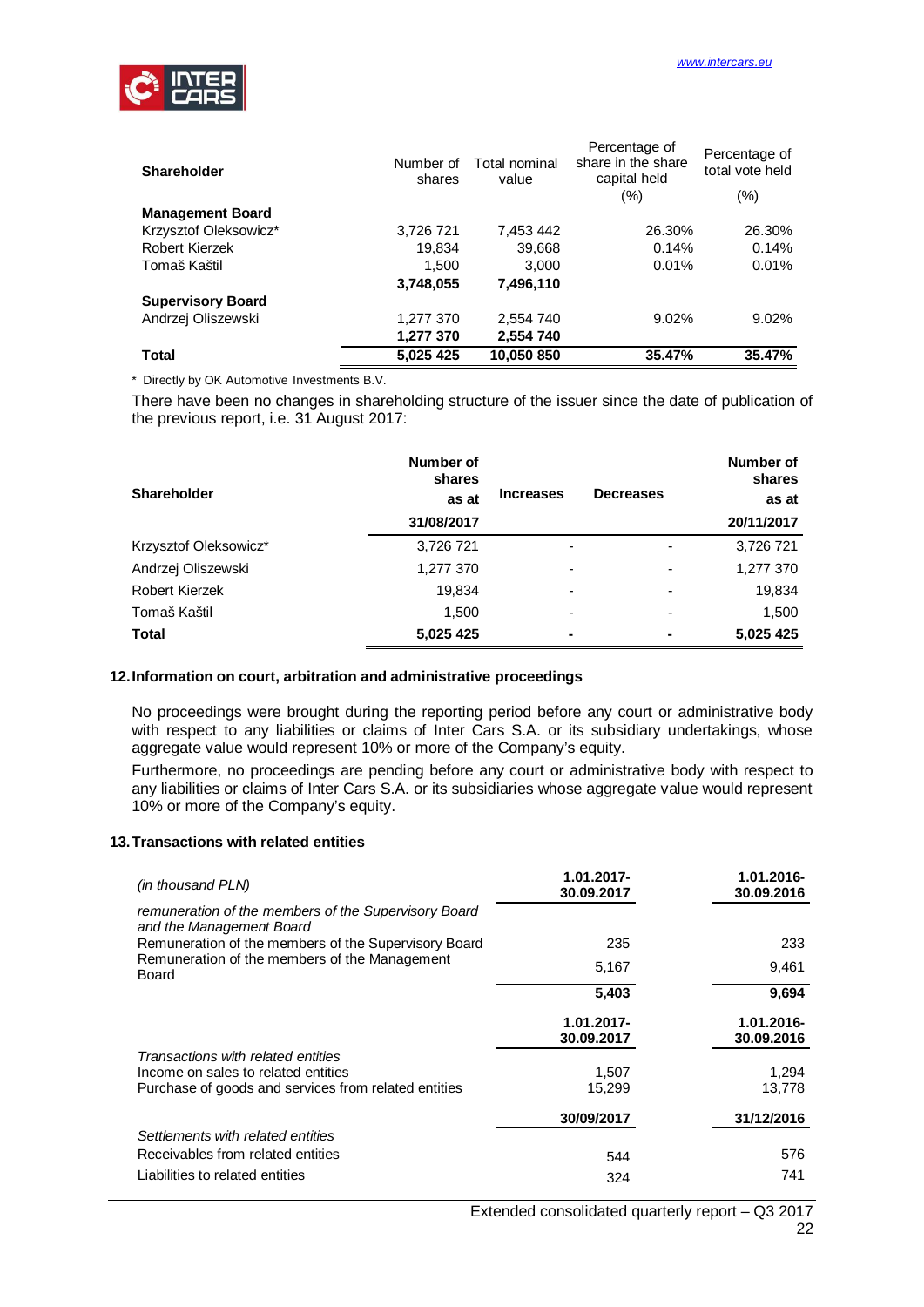

80% of the goods and services purchased from related entities relates to the standard distribution service settled based on the same principles as those applicable to all branches. Placement in this category results from the family ties between a branch director and one of the members of the management Board of Inter Cars S.A.

#### <span id="page-22-0"></span>**14. Other information which the Company deems relevant for the assessment of its personnel, assets, financial position and financial result or changes in any of the foregoing, and for the assessment of the Company's ability to perform its obligations**

This information is included in the section entitled "Factors and events of a non-recurring nature having a material bearing on the financial result, and a description of the Company's material achievements and failures along with a list of related key events."

#### <span id="page-22-1"></span>**15. Events subsequent to the balance sheet day as at which the report was prepared which may have a material bearing on the Company's future financial results**

Pursuant to the provisions of the syndicated loan agreement, as of 13 November 2017, the maximum amount of revolving loans granted pursuant to the Loan Agreement was increased by PLN 35,000000.00 and currently amounts to PLN 775,000,000.00.

The maximum total amount of term loans granted pursuant to the Loan Agreement has not changed and amounts to PLN 500,000,000.00

The rate of interest of the credits is variable and shall depend, for each interest rate period, on WIBOR interest reference rate, plus agreed on the basis of the New Credit Facility Agreement (at arm's length) margins of the creditors.

#### <span id="page-22-2"></span>**16. Information on material transactions with related entities concluded on terms other than at arm's length, including information on their amounts and nature.**

All transactions with related entities were concluded at arm's length.

#### <span id="page-22-3"></span>**17. Factors which in the Company's opinion will affect its financial results in the period covering at least the next quarter.**

Factors which in the Management Board's opinion will affect the Company's financial results in Q4 2017 include:

- ü *trends in the foreign exchange rates, mainly* EUR, USD and YEN against PLN, UAH, HUF, CZK, HRK, BGN and RON;
- ü trends in the demand from export customers, related mainly to political and legal situation in Ukraine;
- $\checkmark$  changes in interest rates, which will determine the amount of interest on contracted loans and thus affect the financial expenses;
- $\checkmark$  planned improvement in the stock turnover, which should reduce the financial costs by lowering the requirement for inventory financing;
- ü *optimization of logistics processes related to cost reductions*;
- $\checkmark$  enhanced awareness of the "Inter Cars" brand and obtaining new customers, which will contribute to the development of operating activities;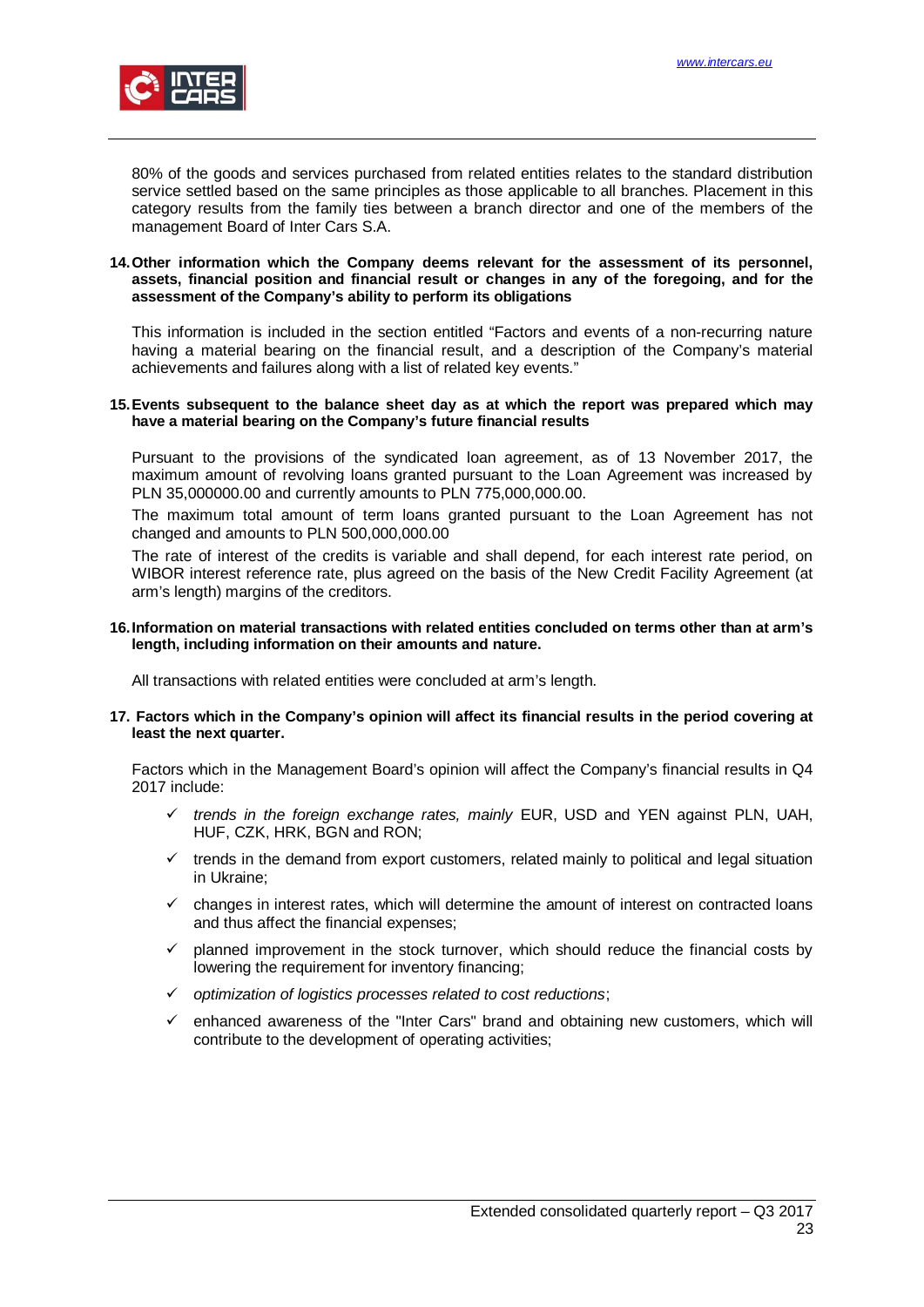

#### <span id="page-23-0"></span>**INTERIM CONDENSED SEPARATE FINANCIAL STATEMENTS OF INTER CARS S.A. FOR THE PERIOD FROM 01 January 2017 TO 30 September 2017**

| INTERIM CONDENSED CONSOLIDATED FINANCIAL STATEMENTS OF THE INTER CARS GROUP 4                                                                                                                                           |  |
|-------------------------------------------------------------------------------------------------------------------------------------------------------------------------------------------------------------------------|--|
|                                                                                                                                                                                                                         |  |
|                                                                                                                                                                                                                         |  |
|                                                                                                                                                                                                                         |  |
|                                                                                                                                                                                                                         |  |
| Explanatory notes to the interim condensed financial statements for the period of 3 months ended on 30                                                                                                                  |  |
|                                                                                                                                                                                                                         |  |
|                                                                                                                                                                                                                         |  |
|                                                                                                                                                                                                                         |  |
|                                                                                                                                                                                                                         |  |
|                                                                                                                                                                                                                         |  |
|                                                                                                                                                                                                                         |  |
| OTHER INFORMATION ON THE ACTIVITIES OF THE INTER CARS CAPITAL GROUP14                                                                                                                                                   |  |
| 1. Summary of activities and consolidated and separate financial results for three quarters 2017 14                                                                                                                     |  |
| 2. Factors and events of a non-recurring nature having a material bearing on the financial result, and a<br>description of the Company's material achievements and failures along with a list of related key events  18 |  |
|                                                                                                                                                                                                                         |  |
|                                                                                                                                                                                                                         |  |
|                                                                                                                                                                                                                         |  |
|                                                                                                                                                                                                                         |  |
|                                                                                                                                                                                                                         |  |
|                                                                                                                                                                                                                         |  |
| 9. The Management Board's standpoint on the feasibility of meeting the previously published forecasts of                                                                                                                |  |
| 10. The list of shareholders holding at least 5% of the total number of the votes as at the dateof release of                                                                                                           |  |
| 11. Changes in the number of shares and rights to shares (options) in Inter Cars S.A. held by the<br>Company's management and supervisory personnel since the publication of the most recent quarterly                  |  |
|                                                                                                                                                                                                                         |  |
|                                                                                                                                                                                                                         |  |
| 14. Other information which the Company deems relevant for the assessment of its personnel, assets,<br>financial position and financial result or changes in any of the foregoing, and for the assessment of the        |  |
| 15. Events subsequent to the balance sheet day as at which the report was prepared which may have a                                                                                                                     |  |
| 16.Information on material transactions with related entities concluded on terms other than at arm's                                                                                                                    |  |
| 17. Factors which in the Company's opinion will affect its financial results in the period covering at least the                                                                                                        |  |
| INTERIM CONDENSED SEPARATE FINANCIAL STATEMENTS OF INTER CARS S.A. FOR THE                                                                                                                                              |  |
|                                                                                                                                                                                                                         |  |
|                                                                                                                                                                                                                         |  |
|                                                                                                                                                                                                                         |  |
|                                                                                                                                                                                                                         |  |
|                                                                                                                                                                                                                         |  |
|                                                                                                                                                                                                                         |  |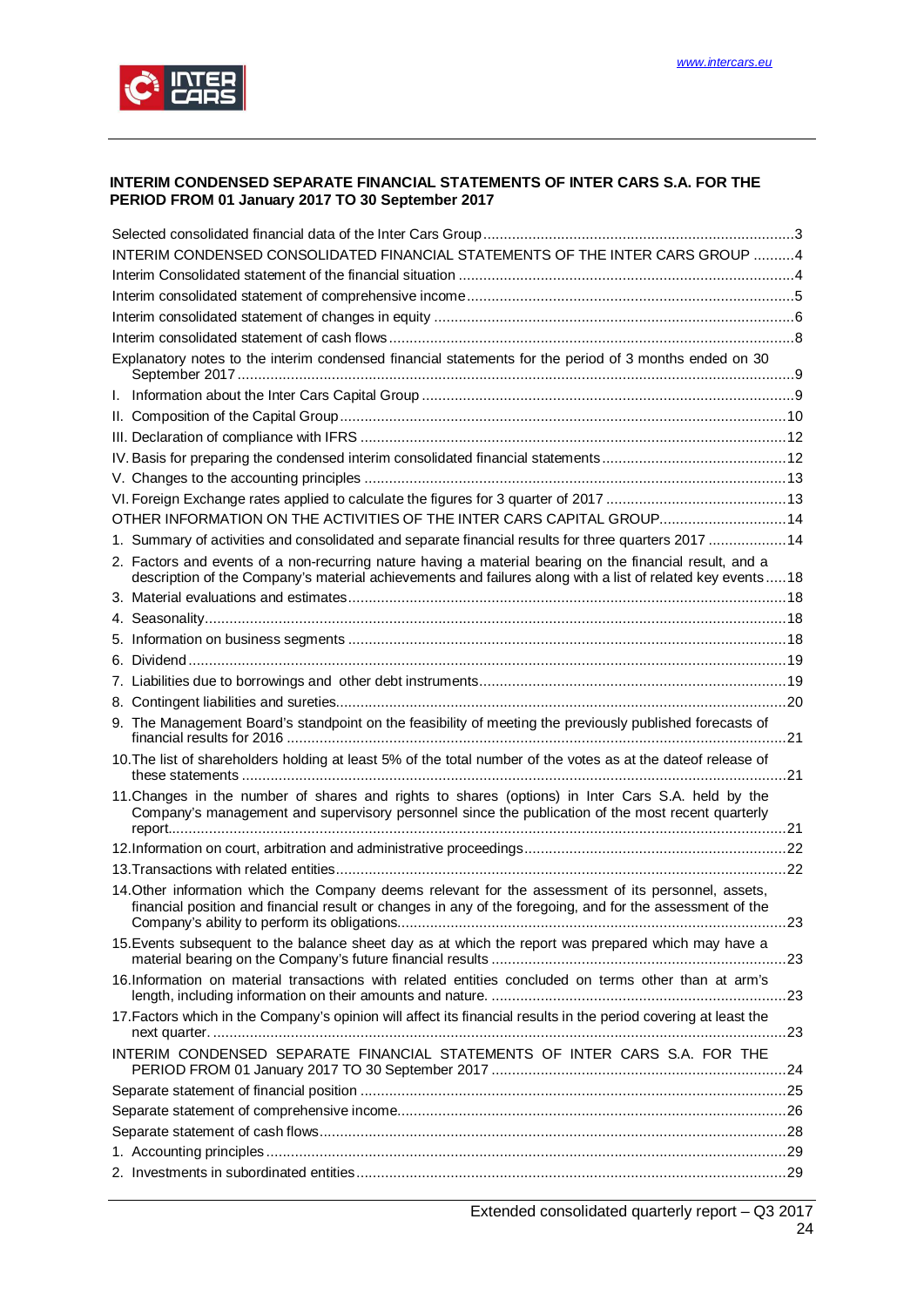

3. [Transactions with related entities in the condensed standalone financial statements .................................. 29](#page-28-2)

# <span id="page-24-0"></span>**Separate statement of financial position**

|                                                                | 30/09/2017  | 31/12/2016 |
|----------------------------------------------------------------|-------------|------------|
| (in thousand PLN)                                              | not audited | audited    |
| <b>ASSETS</b>                                                  |             |            |
| <b>Non-current assets</b>                                      |             |            |
| Property, plant and equipment                                  | 145,590     | 140,536    |
| Intangible assets                                              | 161,155     | 155,330    |
| Investment property                                            | 1,991       | 1,991      |
| Investments in subordinated entities                           | 416,106     | 404,099    |
| Investments available for sales                                | 258         | 258        |
| Receivables                                                    | 20,992      | 23,951     |
|                                                                | 746,092     | 726,165    |
| <b>Current assets</b>                                          |             |            |
| Inventory                                                      | 1,381,116   | 989,288    |
| Trade and other receivables                                    | 1,083,231   | 907,639    |
| Corporate income tax receivables                               | 7,868       | 10,098     |
| Cash and cash equivalents                                      | 29,346      | 26,129     |
|                                                                | 2,501,561   | 1,933 154  |
| <b>TOTAL ASSETS</b>                                            | 3,247,653   | 2,659 319  |
| <b>LIABILITIES</b>                                             |             |            |
| Equity                                                         |             |            |
| Share capital                                                  | 28,336      | 28,336     |
| Share premium account                                          | 259,530     | 259,530    |
| Statutory reserve funds                                        | 809,218     | 709,886    |
| Other capital reserves                                         | 5,935       | 5,935      |
| Retained earnings                                              | 138,102     | 109,715    |
|                                                                | 1,241,121   | 1,113 402  |
| Long-term liabilities                                          |             |            |
| Loan, borrowing and finance lease liabilities                  | 652,680     | 423,244    |
| Deferred income tax provision                                  | 13,804      | 16,058     |
|                                                                | 666,484     | 439,302    |
| <b>Short-term liabilities</b>                                  |             |            |
| Trade and other liabilities                                    | 701,380     | 502,949    |
| Loans, borrowings, debt security and finance lease liabilities | 629,487     | 539,254    |
| Liabilities of the reverse factoring                           |             | 58,588     |
| Employee benefits                                              | 9,181       | 5,824      |
| Income tax liabilities                                         |             |            |
|                                                                | 1,340,048   | 1,106 615  |
| <b>TOTAL LIABILITIES</b>                                       | 3,247,653   | 2,659 319  |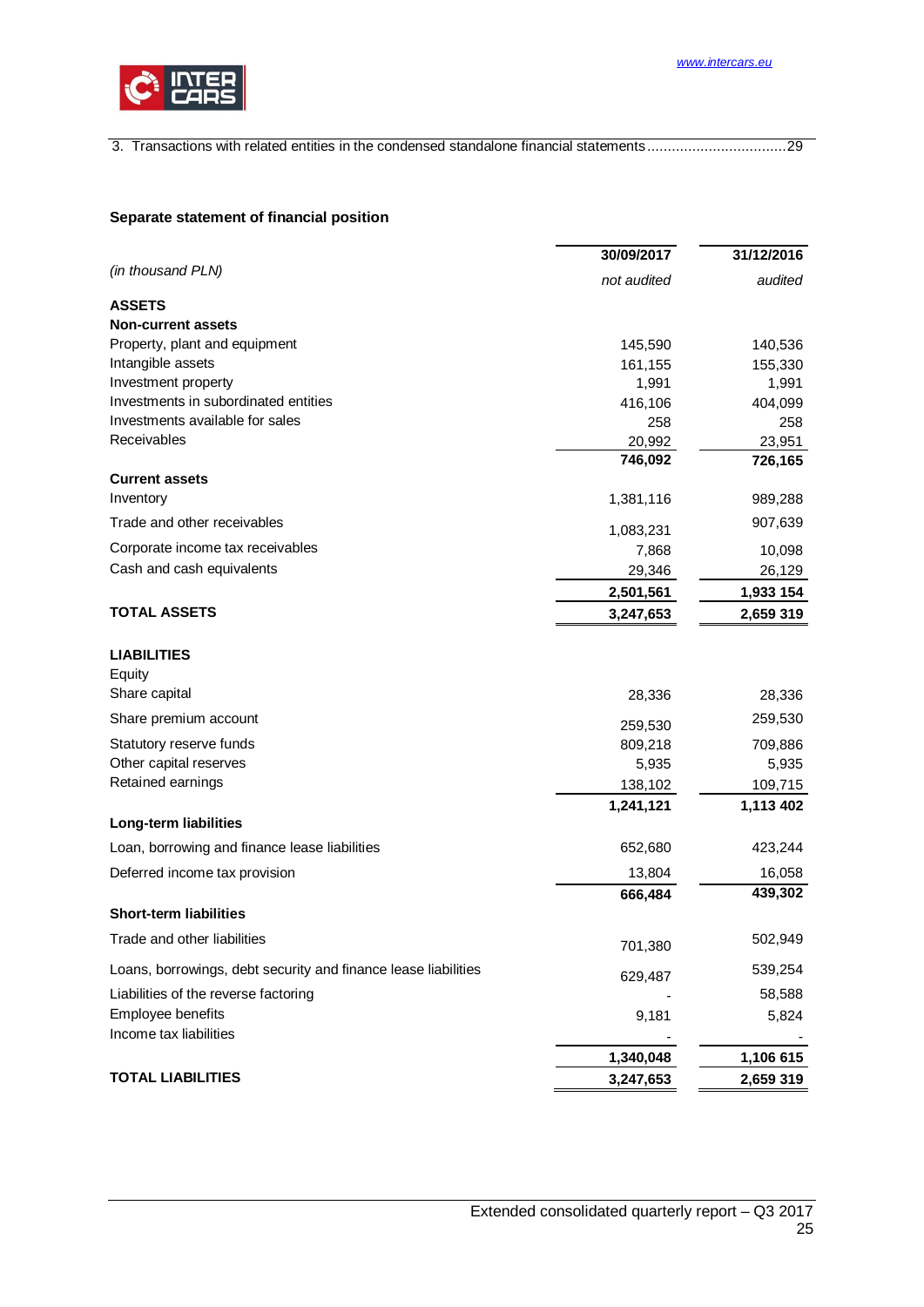

# <span id="page-25-0"></span>**Separate statement of comprehensive income**

| (in thousand PLN)                       | for the period of 3 months<br>ended on 30 September |            | for the period of 9 months<br>ended on 30 September |             |
|-----------------------------------------|-----------------------------------------------------|------------|-----------------------------------------------------|-------------|
|                                         | 2017                                                | 2016       | 2017                                                | 2016        |
| <b>Continued activity</b>               |                                                     |            |                                                     |             |
| Sales revenues                          | 1,357,585                                           | 1,197 584  | 3,894,637                                           | 3,507 994   |
| Cost of sales                           | (1,035,736)                                         | (923, 377) | (2,996,046)                                         | (2,684,169) |
| Gross profit on sales                   | 321,849                                             | 274,207    | 898,591                                             | 823,825     |
| Other operating income                  | 6,872                                               | 182        | 16,053                                              | 11,292      |
| Costs of sales and administrative costs | (161, 105)                                          | (131, 242) | (439, 743)                                          | (384, 364)  |
| Distribution expenses                   | (114, 842)                                          | (112, 449) | (328, 057)                                          | (321, 520)  |
| License fees                            | (20, 969)                                           | (18, 804)  | (61, 160)                                           | (55, 118)   |
| Other operating expenses                | (10, 848)                                           | (5,784)    | (43,093)                                            | (21, 746)   |
| Operating profit                        | 20,957                                              | 6,110      | 42,591                                              | 52,369      |
| Financial income                        | 816                                                 | 523        | 2,093                                               | 2,377       |
| Dividends received                      | (59)                                                | 2,519      | 128,327                                             | 42,786      |
| Foreign exchange gains/losses           | (2,637)                                             | 2,767      | 1,268                                               | (754)       |
| <b>Financial expenses</b>               | (10, 471)                                           | (5,759)    | (31, 483)                                           | (18, 524)   |
| Profit before tax                       | 8,606                                               | 6,160      | 142,796                                             | 78,254      |
| Income tax                              | (1, 427)                                            | 2,346      | (5,018)                                             | (5, 474)    |
| Net profit                              | 7,179                                               | 8,506      | 137,778                                             | 72,780      |
| <b>OTHER COMPREHENSIVE INCOME</b>       |                                                     |            |                                                     |             |

| Total other comprehensive income, net                 |            | $\blacksquare$ |            |            |
|-------------------------------------------------------|------------|----------------|------------|------------|
| <b>COMPREHENSIVE INCOME</b>                           | 7.179      | 8,506          | 137,778    | 72,780     |
| Net profit                                            | 7,179      | 8,506          | 137,778    | 72,780     |
| Weighted-average number of ordinary<br>shares         | 14,168,100 | 14,168,100     | 14,168,100 | 14,168,100 |
| Earnings per ordinary share (in PLN)                  | 0.51       | 0.60           | 9.72       | 5.14       |
| Weighted-average diluted number of<br>ordinary shares | 14,168,100 | 14,168,100     | 14,168,100 | 14,168,100 |
| Diluted earnings per ordinary share (in<br>PLN)       | 0.51       | 0.60           | 9.72       | 5.14       |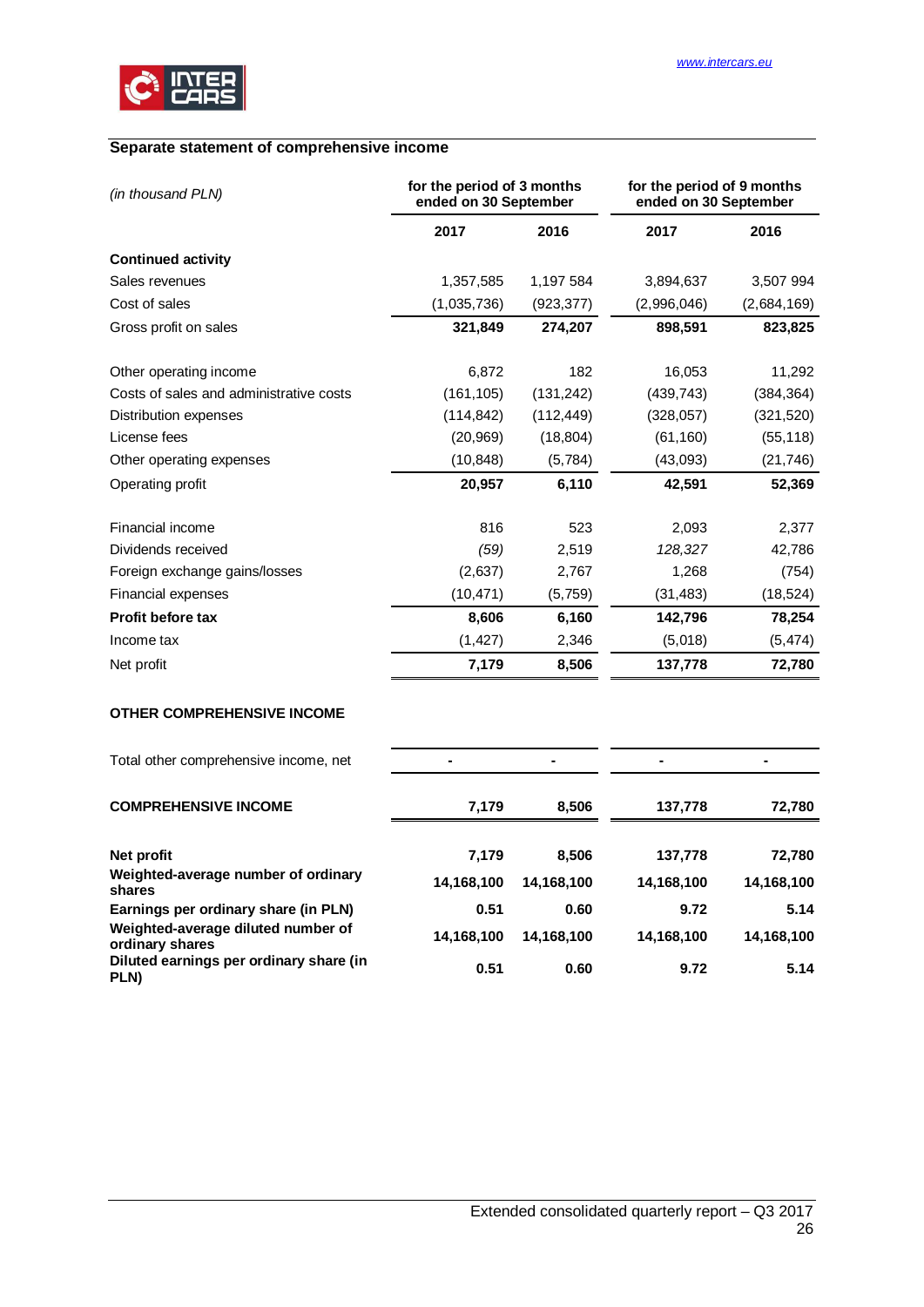# **Separate statement of changes in equity**

# **for the period from 01 January 2017 to 30 September 2017**

| (in thousand PLN)                                                                         | Share capital | Share premium<br>account | Statutory<br>reserve funds | Other capital<br>reserves | Retained earnings | Total     |
|-------------------------------------------------------------------------------------------|---------------|--------------------------|----------------------------|---------------------------|-------------------|-----------|
| As at 01 January 2017                                                                     | 28,336        | 259,530                  | 709,886                    | 5,935                     | 109,715           | 1,113 402 |
| <b>Statement of comprehensive income</b><br>Net profit in the reporting period            |               |                          |                            |                           | 137.778           | 137,778   |
| <b>Transactions with shareholders</b><br>Distribution of prior period profit - allocation |               |                          |                            |                           |                   |           |
| to reserve capitals                                                                       |               |                          | 99.332                     |                           | (99, 332)         |           |
| Distribution of prior period profit – dividend                                            |               |                          |                            |                           | (10,059)          | (10, 059) |
| As at 30 September 2017 (not audited)                                                     | 28,336        | 259,530                  | 809,218                    | 5,935                     | 138,102           | 1,241 121 |

# **for the period from 01 January 2016 to 30 September 2016**

| (in thousand PLN)                                | Share capital | Share premium<br>account | Statutory<br>reserve funds | Other capital<br>reserves | Retained earnings | <b>Total</b> |
|--------------------------------------------------|---------------|--------------------------|----------------------------|---------------------------|-------------------|--------------|
| As at 01 January 2016                            | 28.336        | 259.530                  | 626,032                    | 5,935                     | 94.238            | 1.014 071    |
| <b>Statement of comprehensive income</b>         |               |                          |                            |                           |                   |              |
| Net profit in the reporting period               |               |                          |                            |                           | 72.780            | 72,780       |
| <b>Transactions with shareholders</b>            |               |                          |                            |                           |                   |              |
| Distribution of prior period profit - allocation |               |                          |                            |                           |                   |              |
| to reserve capitals                              |               |                          | 83,854                     |                           | (83, 854)         |              |
| Distribution of prior period profit - dividend   |               |                          |                            |                           | (10,059)          | (10, 059)    |
| As at 30 September 2016 (not audited)            | 28,336        | 259,530                  | 709,886                    | 5,935                     | 73.105            | 1,076 792    |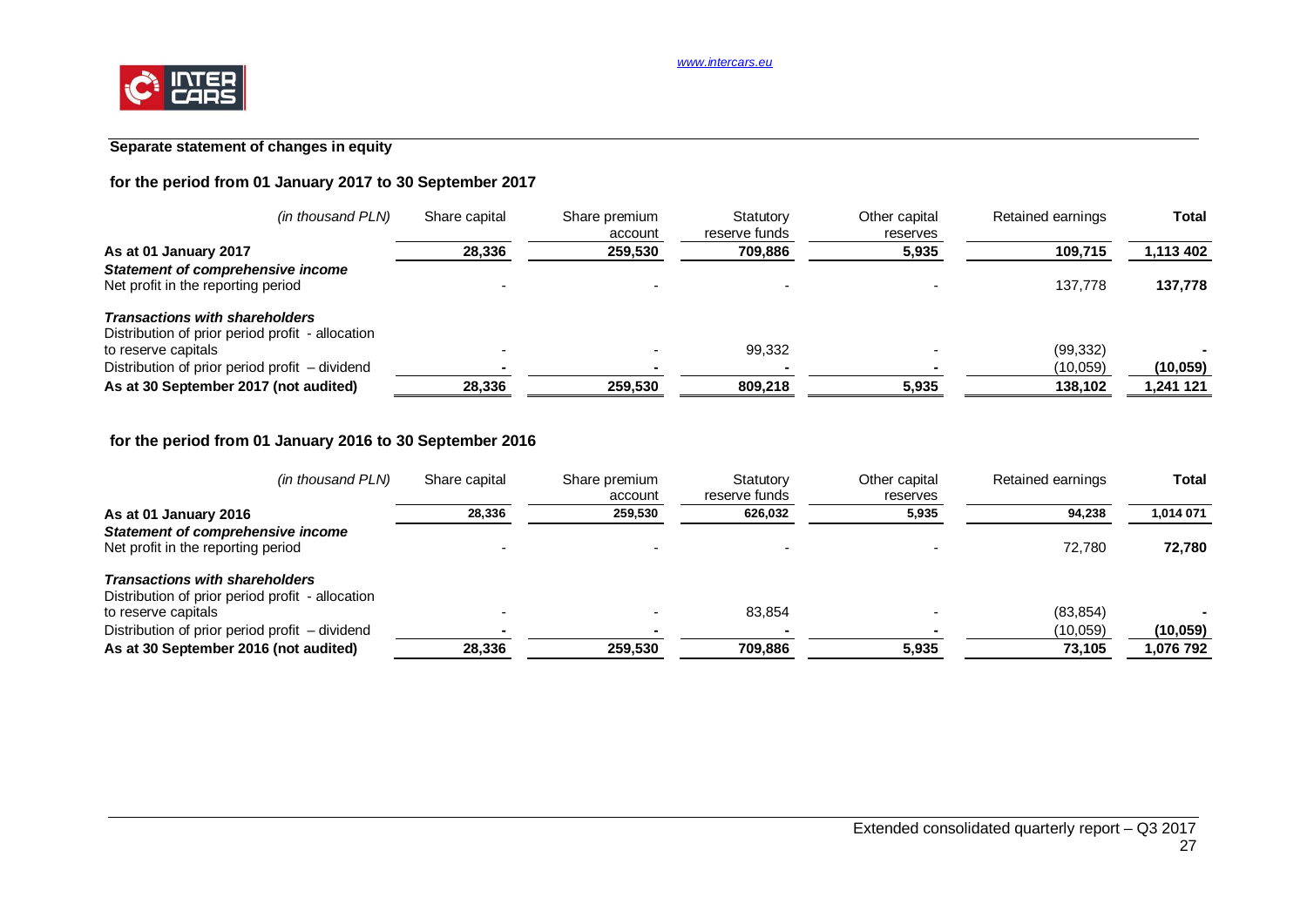

#### <span id="page-27-0"></span>**Separate statement of cash flows**

| (in thousand PLN)                                                                             | 1.01.2017-<br>30.09.2017 | 1.01.2016-<br>30.09.2016 |
|-----------------------------------------------------------------------------------------------|--------------------------|--------------------------|
| Cash flows from operating activities                                                          |                          |                          |
| Profit (loss) before tax                                                                      | 142,796                  | 78,254                   |
| Adjustments:                                                                                  |                          |                          |
| Depreciation and amortization                                                                 | 17,984                   | 18,121                   |
| Foreign exchange gains /losses<br>(Profit) /loss on the sale of property, plant and equipment | (352)<br>1,726           | 767<br>4                 |
| Net interest and share in profits                                                             | 24,795                   | 20,339                   |
| Net dividends                                                                                 | (128, 327)               | (42, 786)                |
| Other adjustments, net                                                                        | (34)                     |                          |
| Operating profit before changes in the working capital                                        | 58,588                   | 74,699                   |
| Change in inventories                                                                         | (391, 828)               | (206, 634)               |
| Change in receivables                                                                         | (174, 694)               | (94, 337)                |
| Change in short-term liabilities                                                              | 244,201                  | 396,001                  |
| Cash generated by operating activities                                                        | (263, 733)               | 169,729                  |
| Corporate income tax paid                                                                     | (5,042)                  | (4,023)                  |
| Net cash from operating activities                                                            | (268, 775)               | 165,706                  |
| Cash flow from investing activities                                                           |                          |                          |
| Proceeds from the sale of plant, property, equipment and intangible<br>assets                 | 665                      | 511                      |
| Purchase of property, plant, equipment and intangible assets                                  | (29, 592)                | (15,097)                 |
| Purchase of financial assets in related and other entities                                    | (12,007)                 | (45,000)                 |
| Repayment of loans granted                                                                    | 3,731                    | 3,364                    |
| Loans granted                                                                                 | (600)                    | (760)                    |
| Interest received                                                                             | 685                      | 1,238                    |
| Dividends received                                                                            | 128,327<br>91,209        | 42,786<br>(12, 958)      |
| Net cash from investing activities                                                            |                          |                          |
| Cash flow from financing activities                                                           |                          |                          |
| (repayments) / proceeds from loans and lease                                                  | 315,566                  | 63,978                   |
| Interest paid                                                                                 | (21,063)                 | (20, 361)                |
| Payment of finance lease liabilities<br>Payment of the factoring                              | (2,630)<br>(101,000)     | (19, 485)<br>(163, 217)  |
| Dividend paid                                                                                 | (10, 059)                | (10,059)                 |
| Deposits received (returned)                                                                  | (30)                     |                          |
| Net cash from financing activities                                                            | 180,783                  | (149,144)                |
| Net change in cash and cash equivalents                                                       | 3,217                    | 3,604                    |
| Cash and cash equivalents at the beginning of the period                                      | 26,129                   | 15,983                   |
| Cash and cash equivalents at the end of the period                                            | 29,346                   | 19,587                   |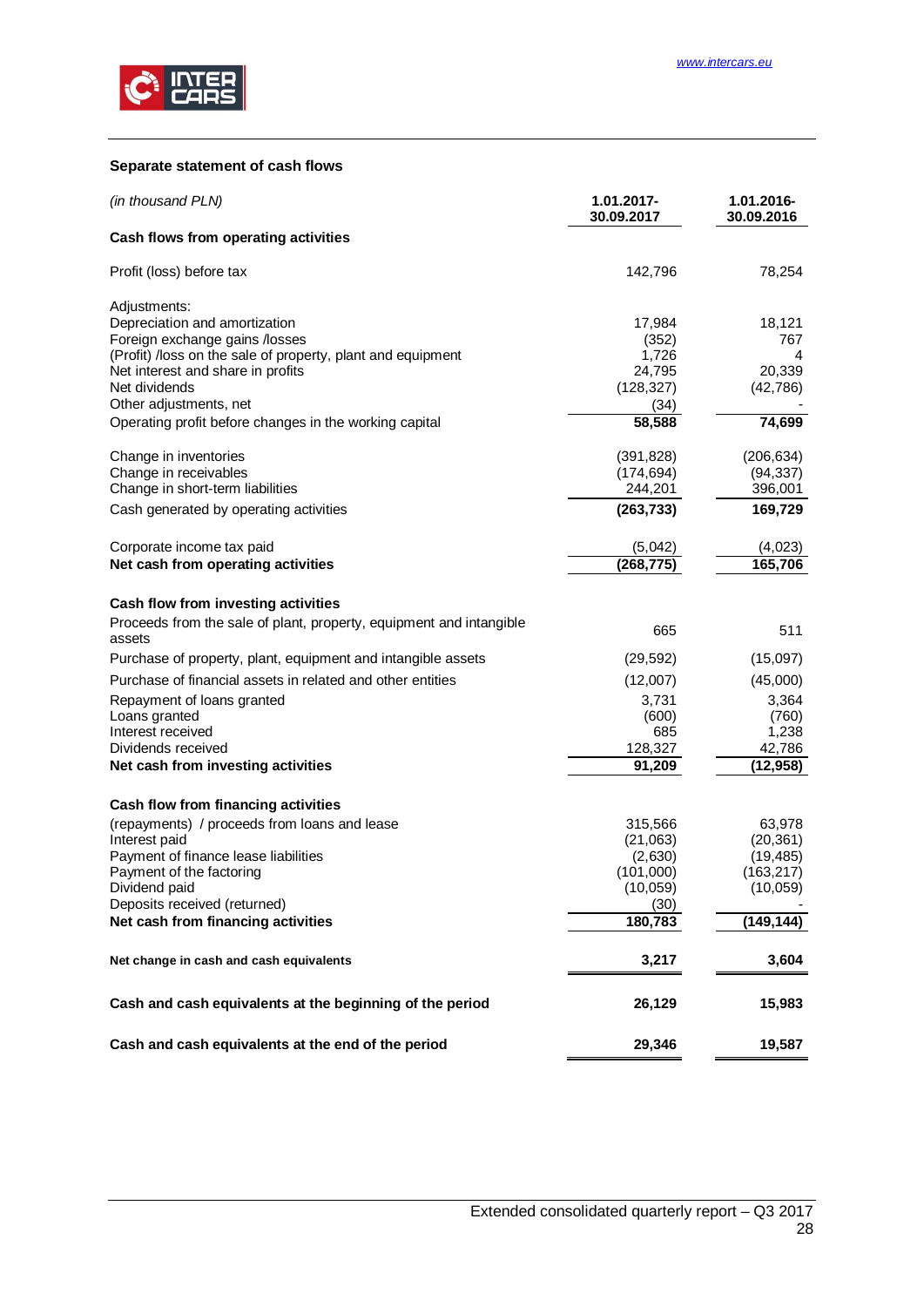

# **1. Accounting principles**

<span id="page-28-0"></span>The accounting principles applied by Inter Cars are the same as those applied by the Group, with the exception of interest in subsidiaries, valued at the historical costs minus revaluation write-downs.

#### <span id="page-28-1"></span>**2. Investments in subordinated entities**

| Investments in subordinated entities as at 31/12/2016                   | 404,099 |
|-------------------------------------------------------------------------|---------|
| Increase in share capital in Inter Cars d o.o. (Bosnia and Herzegovina) | 734     |
| Sale of shares in FRENOPLAST                                            | (3,782) |
| Reversal of the write-down of shares in FRENOPLAST                      | 3,782   |
| Increase in share capital in ILS Sp. z o.o.                             | 10,000  |
| Increase in share capital in Inter Cars Greece                          | 1.273   |
| Investments in subordinated entities as at 30/09/2017                   | 416.106 |

#### **3. Transactions with related entities in the condensed standalone financial statements**

<span id="page-28-2"></span>

|                                             | <b>Sales revenues</b>    |                          | Purchase of goods and<br>services |                          |
|---------------------------------------------|--------------------------|--------------------------|-----------------------------------|--------------------------|
|                                             | 1.01.2017-<br>30.09.2017 | 1.01.2016-<br>30.09.2016 | 1.01.2017-<br>30.09.2017          | 1.01.2016-<br>30.09.2016 |
| Inter Cars Ukraine LLC                      | 51,705                   | 34,983                   |                                   |                          |
| Q-Service Sp. z o.o.                        | 5,002                    | 4,010                    | 118,232                           | 71,229                   |
| Lauber Sp. z o.o.                           | 5,743                    | 4,231                    | 33,538                            | 29,966                   |
| Inter Cars Ceska Republika                  | 106,444                  | 88,029                   | 2,160                             | 2,137                    |
| Inter Cars Slovenska Republika              | 86,482                   | 80,584                   | 1,126                             | 990                      |
| Feber Sp. z o.o.                            | 923                      | 686                      | 5,330                             | 6,038                    |
| Inter Cars Lietuva UAB                      | 49,696                   | 43,601                   | 10,426                            | 10,354                   |
| IC Development & Finance Sp. z<br>0.0.      |                          | 20                       | 783                               | 784                      |
| Inter Cars Italia srl.                      | 18,925                   | 14,076                   | 93                                | 98                       |
| Inter Cars d.o.o.                           | 74,355                   | 63,675                   | 1,392                             | 1,517                    |
| JC Auto S.A.                                |                          |                          |                                   | 65                       |
| Inter Cars Hungária Kft                     | 103,185                  | 93,160                   | 72,585                            | 53,458                   |
| Inter Cars Romania s.r.l.                   | 215,916                  | 211,578                  | 3,491                             | 6,590                    |
| Armatus sp. z o.o.                          | 4                        | 3                        | 5,084                             | 6,021                    |
| Cleverlog Autoteile BmbH                    | 26,350                   | 15,360                   |                                   | 62                       |
| Inter Cars Latvija SIA                      | 104,994                  | 115,164                  | 1,961                             | 1,305                    |
| Inter Cars Bulgaria Ltd.                    | 15,441                   | 10,120                   | 275                               | 331                      |
| Inter Cars Marketing Services<br>Sp. z o.o. | 183                      | 299                      | 74,467                            | 73,835                   |
| ILS $Sp. z 0.0$ .                           | 5,729                    | 6,944                    | 256,073                           | 203,570                  |
| Q-Service Truck Sp. z o.o.                  | 281                      | 419                      | 10,826                            | 8,686                    |
| Inter Cars Malta Limited                    | 2                        | 1                        | 198,082                           | 113,854                  |
| Inter Cars d o.o. (Slovenia)                | 5,696                    | 2,193                    | 102                               | 51                       |
| Inter Cars Eesti OU                         | 6,123                    | 71                       | 116                               |                          |
| ILS Latvijas filialie                       | 53                       |                          |                                   |                          |
|                                             | 883,232                  | 789,207                  | 796,142                           | 590,941                  |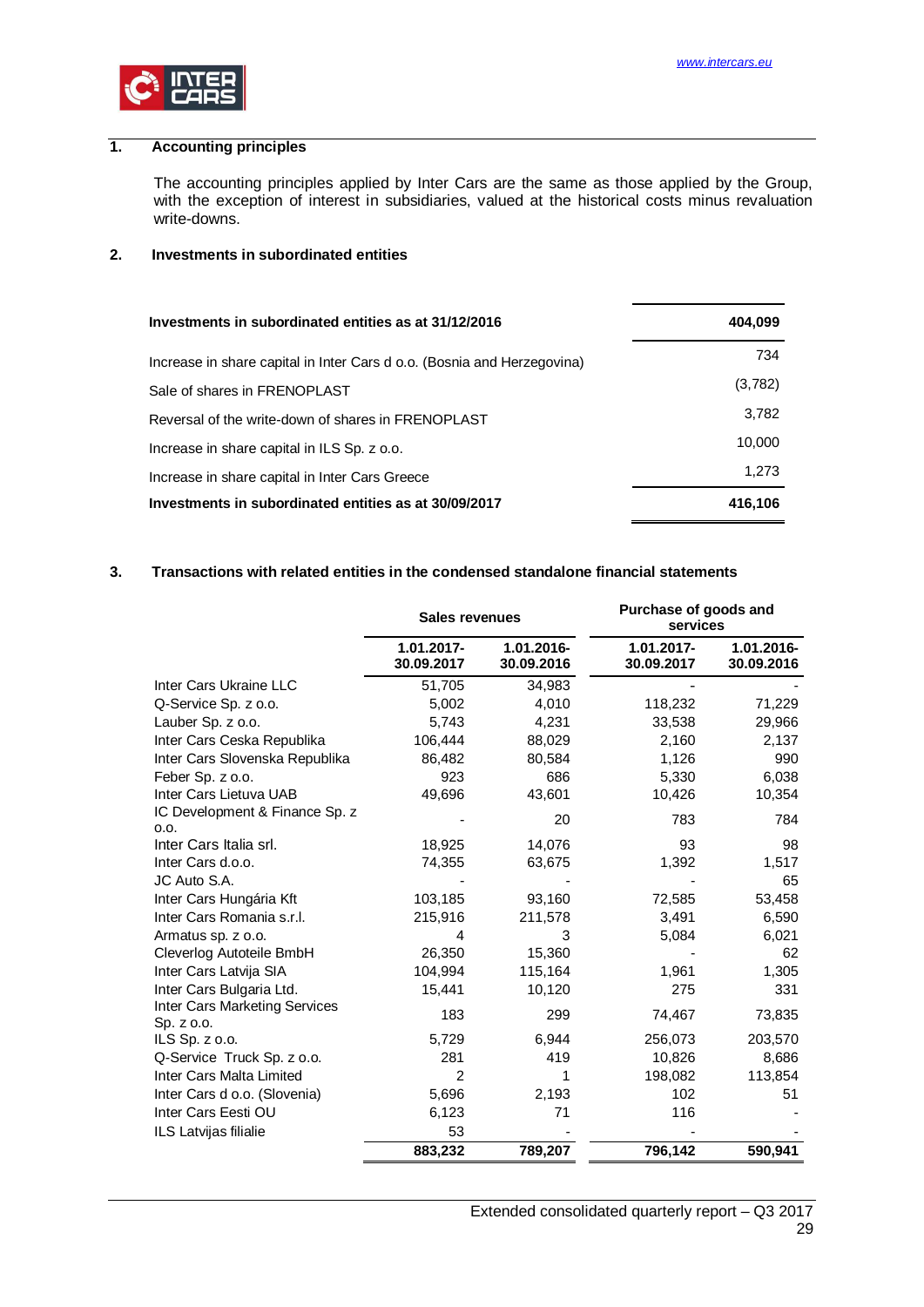

#### Transactions with related entities in the condensed standalone financial statements (continued)

| Settlement                                                | Receivables as at<br>Liabilities as at |            |            |            |
|-----------------------------------------------------------|----------------------------------------|------------|------------|------------|
|                                                           | 30/09/2017                             | 31/12/2016 | 30/09/2017 | 31/12/2016 |
| Inter Cars Ukraine LLC                                    | 40,881                                 | 25,594     |            |            |
| Q-service Sp. z o.o.                                      | 11                                     | 56         | 24,253     | 21,125     |
| Lauber Sp. z o.o.                                         | 13,256                                 | 15,261     | 6,768      | 4,824      |
| Inter Cars Ceska Republika                                | 25,991                                 | 19,930     | 542        | 4,144      |
| Inter Cars Slovenska Republika                            | 32,838                                 | 28,949     | 346        | 638        |
| Feber Sp. z o.o.                                          | 153                                    | 168        | 5,960      | 4,722      |
| Inter Cars Lietuva UAB                                    | 24,566                                 | 19,238     | 402        | 464        |
| Armatus sp. z o.o.                                        | 1                                      |            |            | (260)      |
| IC Development & Finance Sp. z o.o.                       | 22                                     | 22         | 1,135      | 792        |
| Inter Cars Italia s.r.l.                                  | 28,926                                 | 27,266     |            | 6,029      |
| Inter Cars d.o.o.                                         | 94,516                                 | 77,752     | 210        | 4,647      |
| JC Auto S.A.                                              | 221                                    | 227        |            | 63         |
| Inter Cars Hungária Kft.                                  | 51,696                                 | 31,144     | 10,245     | 3,615      |
| JC Auto s.r.o.                                            | 4,165                                  | 4,276      |            |            |
| Inter Cars Romania s.r.l.                                 | 232,536                                | 179,180    | 1,293      | 4,408      |
| Inter Cars Latvija SIA                                    | 73,450                                 | 69,625     | 137        | 520        |
| Inter Cars Cyprus Ltd.                                    |                                        | 354        | 197        | 757        |
| Cleverlog-Autoteile GmbH                                  | 881                                    | 3,713      | 60         | 40         |
| Inter Cars Bulgaria EOOD                                  | 5,770                                  | 9,003      | 211        | 128        |
| Inter Cars Marketing Services Sp. z o.o.                  | 428                                    | 223        | 68,212     | 82,167     |
| ILS Sp. z o.o.                                            | 10,490                                 | 3,540      | 11,981     | 17,455     |
| Inter Cars Malta Holding Limited                          | 1,043                                  | 1,106      | (19)       | (20)       |
| Inter Cars Malta Limited                                  | 18,417                                 | 18,832     | 46,419     | 33,444     |
| Q-service Truck Sp. z o.o.                                | 42                                     | 26         | 2,161      | 761        |
| ILS Latvijas filialie                                     | 32                                     | 52         |            |            |
| Inter Cars INT d .o.o. (Slovenia)                         | 1,508                                  | 317        | 4          | 23         |
| Inter Cars Eesti OU                                       | 643                                    | 754        | 47         | 575        |
| Inter Cars Piese Auto s.r.l.                              | 24                                     |            |            |            |
| Inter Cars Greece Ltd.                                    |                                        |            |            |            |
| Gross receivables from subsidiaries                       | 662.508                                | 536,608    | 180,563    | 191,061    |
| Revaluation write-down on receivables (JC<br>Auto s.r.o.) | (4,009)                                | (4,009)    |            |            |
| Net receivables from subsidiaries                         | 658,499                                | 532,599    | 180,563    | 191,061    |

# **Settlements on loans and borrowings**

| Receivables from subsidiaries            | 30/09/2017 | 31/12/2016 |
|------------------------------------------|------------|------------|
| Lauber Sp. z o.o.                        | 8.776      | 8,750      |
| IC Development & Finance Sp. z o.o.      | 23,677     | 25,410     |
| SMIOC FRENOPLAST Bułhak i Cieślawski S.A |            | 34         |
| $JAG$ Sp. $z$ o.o.                       | 201        | 101        |
| Inter Cars Bulgaria Ltd.                 | 951        | 1,048      |
| Q-SERVICE TRUCK Sp z o.o.                | 503        | 1.013      |
| Inter Cars Malta Ltd                     | 12,913     | 12,838     |
| Net receivables on loans                 | 47,020     | 49.194     |
| Liabilities to subsidiaries              | 30/09/2017 | 31/12/2016 |
| Inter Cars Marketing Services Sp. z o.o. | 61,326     | 61,330     |
| Inter Cars Cyprus Ltd.                   | 81,472     | 79,675     |
|                                          | 142.798    | 141.005    |